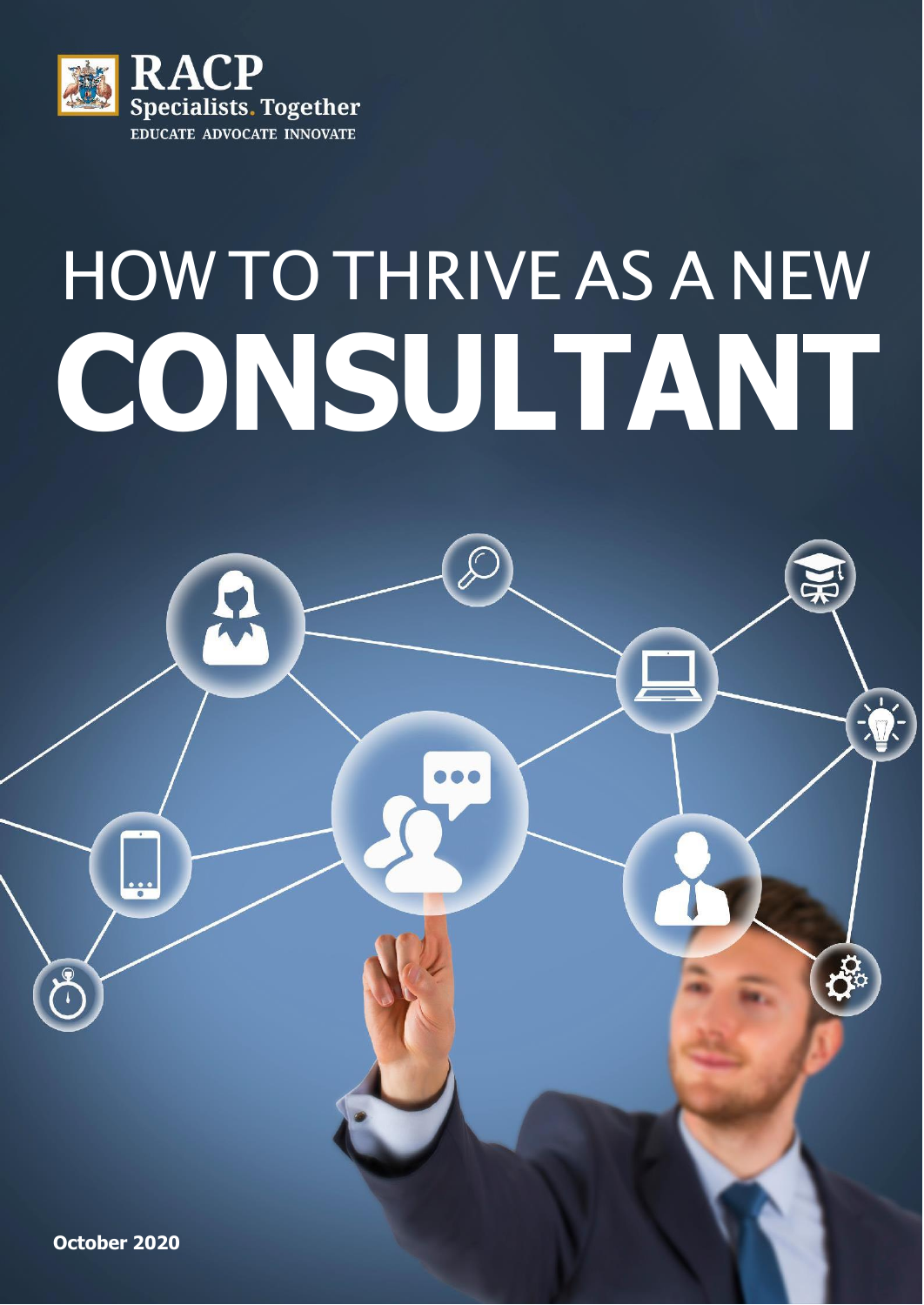# **Contents**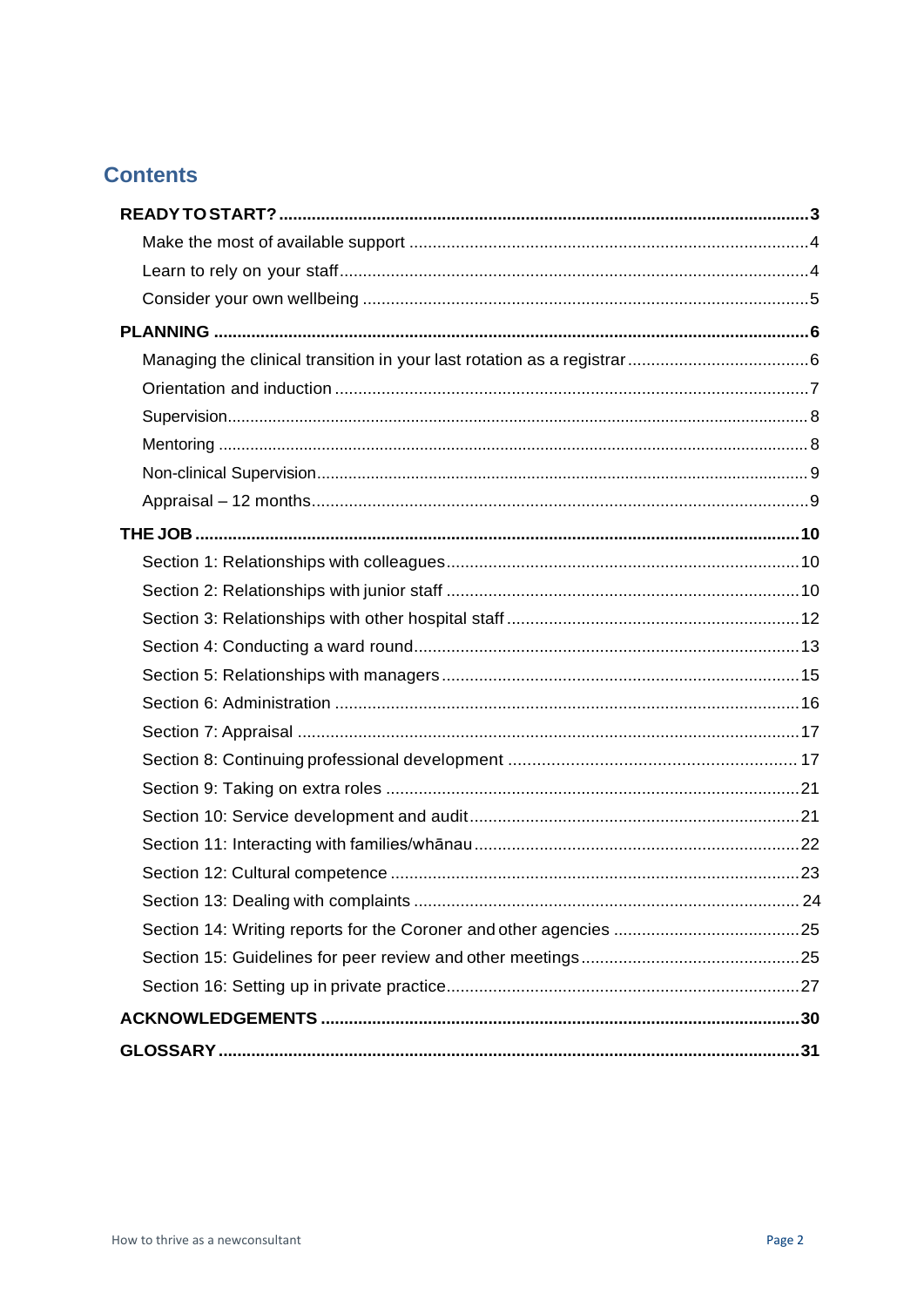# <span id="page-2-0"></span>**READY TO START?**

Going from an Advanced Trainee to a consultant physician is a challenging and exciting period in the journey of every physician.

This guide has been written to assist new consultants with the planning and skill development needed to ease the transition from registrar to consultant.

Like learning to drive a car, it can be odd to be out on your own at first. Up until now you've been student to a variety of teachers who have helped you and mentored you. Now it is your turn to strike out on your own and pass your knowledge and skills onto others.

The key to your ongoing success will be recognising your limitations and continuing to seek assistance when required. Keep in mind there are still lots of people around you to talk to so you can get clarity on a potential problem. This is crucial and in your role as a consultant you will need to foster the same behaviours and attitudes among senior trainees.

This guide can be used as a practical resource when preparing for appraisals or audits (sections 7 and 10), planning your workload and meetings (sections 9 and 15), and managing complaints and reports (sections 13 and 14). It also has sections on your continuing professional development (section 8) and offers reminders on more general but vitally important topics such as relationships (sections  $1 - 3$  and 5), conducting a ward round (section 4) and communication (sections 11 and 12).

Though any or all of these may be your personal strong points, you may find yourself feeling challenged during times of stress or when under the strain of competing demands, working with many unfamiliar people and processes. At those times your family, this guide, a mentor and the advice of trusted colleagues can help restore your perspective; be sure to make good use of all these resources.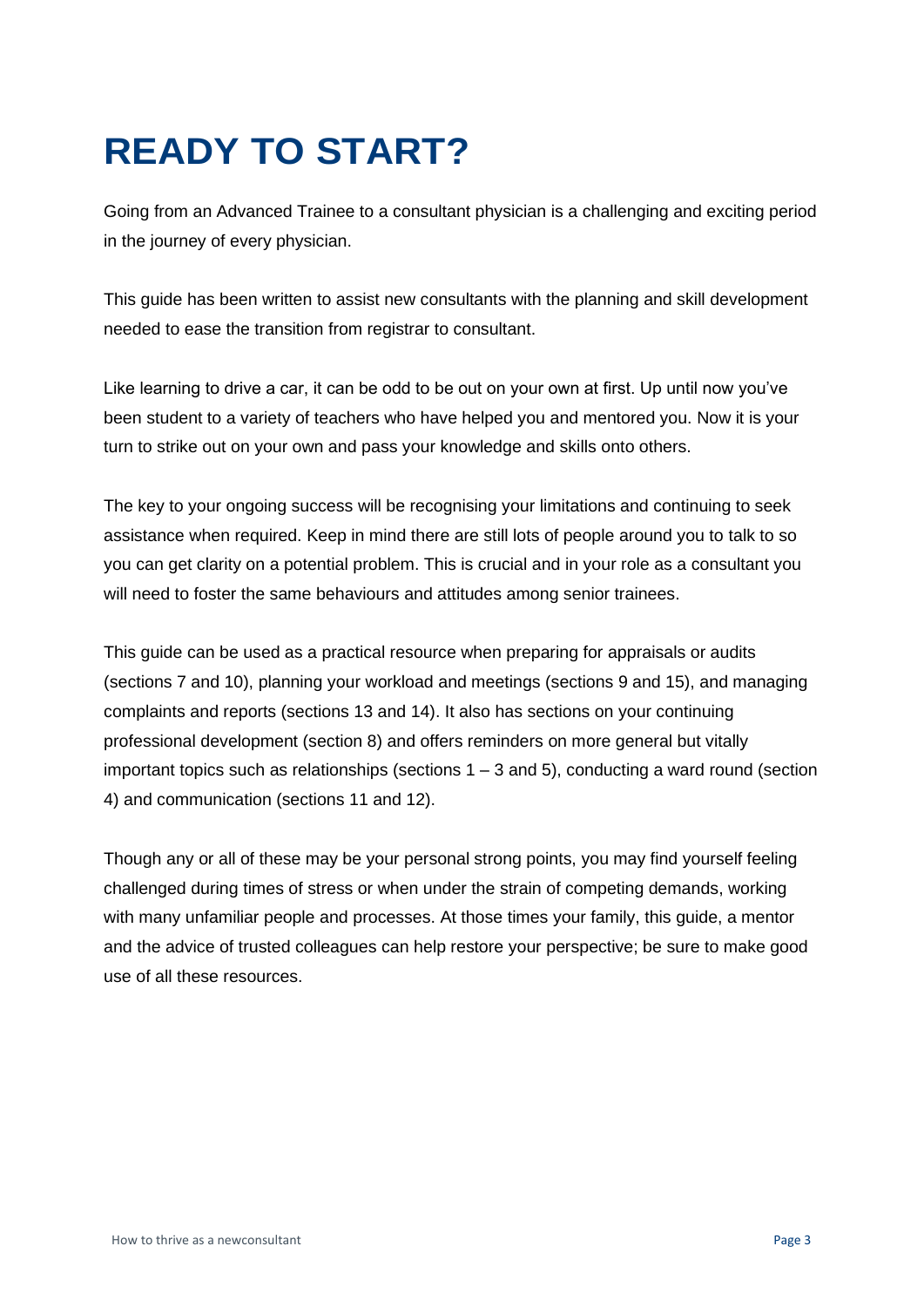# **HOW TO THRIVE AS A NEW CONSULTANT: ANOVERVIEW**

# <span id="page-3-0"></span>**Make the most of available support**

Being a new consultant can be stressful. It is a steep learning curve but it is important to remember that support is available. It is important to seek advice or to get a second opinion when needed, this is always a sensible and commendable way to work.

Useful support networks to keep in mind include:

- other new consultants peer support is both an important concept and a very practical process that everyone can benefit from. Consider joining or establishing a peer review group (see section 15 for guidance)
- senior colleagues many can offer pearls of wisdom and useful second opinions
- the Quality Manager and Quality Team this team is a valuable source of assistance with complaints, patient safety and adverse events. They can also support any improvement initiatives and help organise notes, and have access to information required for audits
- the [Australian Salaried Medical Officers' Federation](http://www.asmof.org.au/) (ASMOF) or the [Association](http://www.asms.org.nz/) [of Salaried Medical Specialists](http://www.asms.org.nz/) (ASMS) in New Zealand - for industrial and contractual matters
- your hospital's Chief Medical Officer (CMO) and the departmental Clinical Directors these individuals have a wealth of experience available to you
- the RACP Support Program a professional and confidential counselling service run by an external agency, Converge International. Available 24 hours, seven days per week, all RACP Fellows and trainees have access to confidential counselling, coaching and support for workplace and personal issues.

# <span id="page-3-1"></span>**Learn to rely on your staff**

There are many ways to support and assess the clinical expertise of your junior staff so you can become confident in their abilities to make critical decisions. For example:

- make yourself available and accessible encourage your staff to contact you with questions and to feel welcome to seek your advice
- build team morale and minimise hierarchical behaviour model collaborative problem solving and strongly discourage blame-seeking behaviour
- promote an environment of communication and learning be open to opportunities that foster professional collegiality such as informal coffee meetings.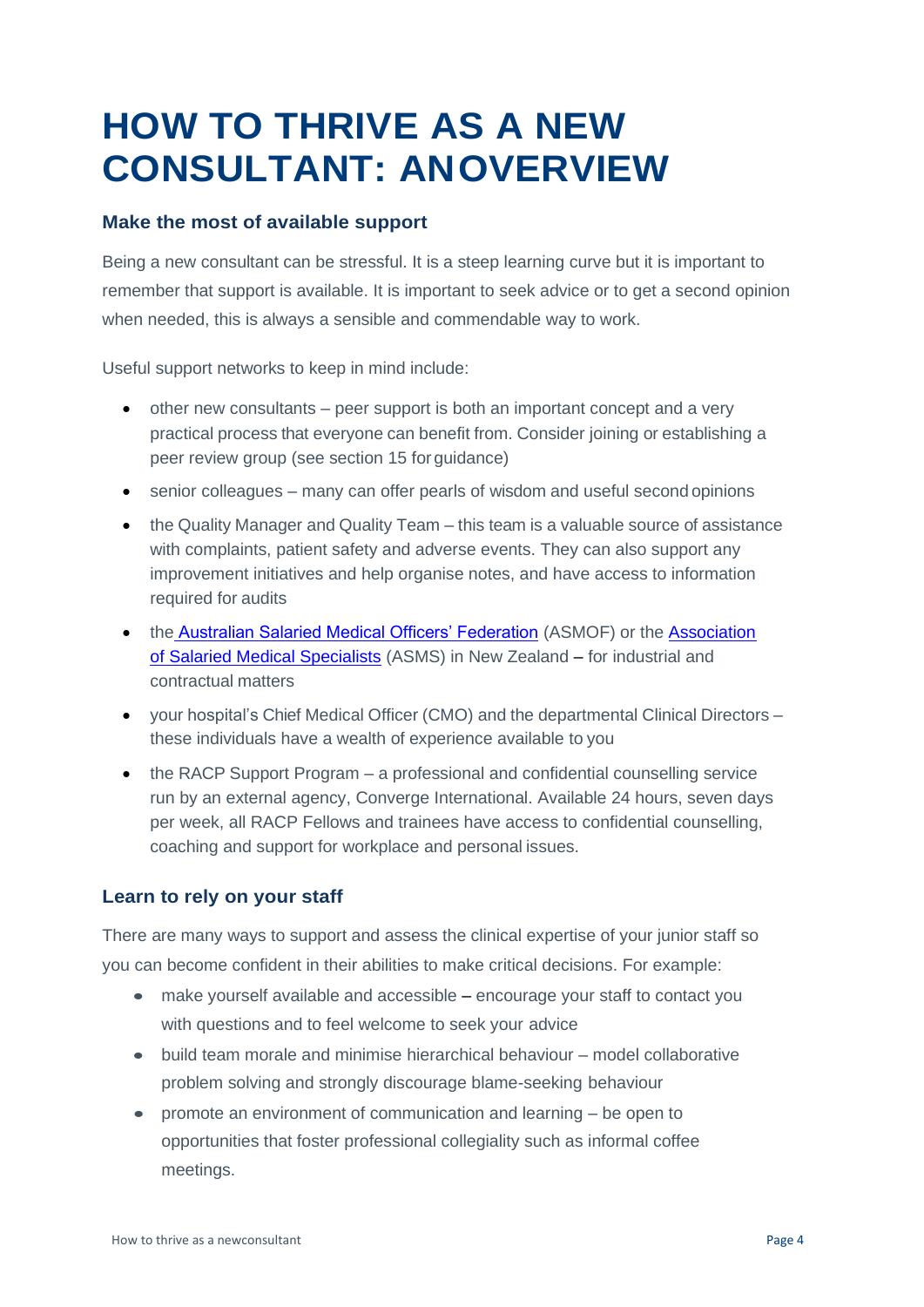# <span id="page-4-0"></span>**Consider your own wellbeing**

An important aspect of becoming a new consultant is learning to minimise and manage stress. Developing particular habits and behaviours can help achieve these aims. For instance:

- looking at your professional and personal life in a holisticway
- prioritising your 'non-negotiables' and scheduling your time so you can honour professional, personal, and family commitments.

There can be pressures and temptations to focus almost entirely on your career as you take on this new role. A critical element of ongoing success and wellbeing is ensuring you take the time to maintain your relationships with family/whānau and other loved ones.

Your own health, physical and mental, must be a priority. Staying well and being productive is something you can plan for and commit to in advance. If you haven't already, find your own General Practitioner (GP).

Taking time to anticipate and avert issues is key to avoiding undue stress. Here are some practical tips:

- Address conflicts before they escalate. Whether it involves a staff member, a patient, or a family, discussing a conflict in a timely and constructive (honest, friendly and respectful) manner usually diffuses stress and sets the stage for outcomes that suit everyone.
- Learn to say no to invitations and requests which are beyond your capacity in terms of time or skill level, or which lie outside your interests. Ensure you fully understand the ramifications of taking on additional roles or projects.
- Have contingency plans you can easily activate when regular routines are upset. Pre-planning scenarios for responding to unexpected events is vital for meeting professional and personal commitments with minimum stress.
- Plan the year ahead to set the stage for a healthy team. Schedule the time and activities necessary to keep yourself and your team professionally, physically and mentally fit. Consider annual leave, conferences and other educational and professional development activities. Encourage your team to keep family and personal wellbeing a high priority.
- Cultivate and maintain good relationships with colleagues and others. Relaxing and socialising with family, friends and peers can build resilience, restore distorted perspectives, relieve stress and help with problem solving.

# *Resources*

*[RACP support and advice for physicians \(includes links to other services\)](http://www.racp.edu.au/fellows/support-services-for-health-professionals)*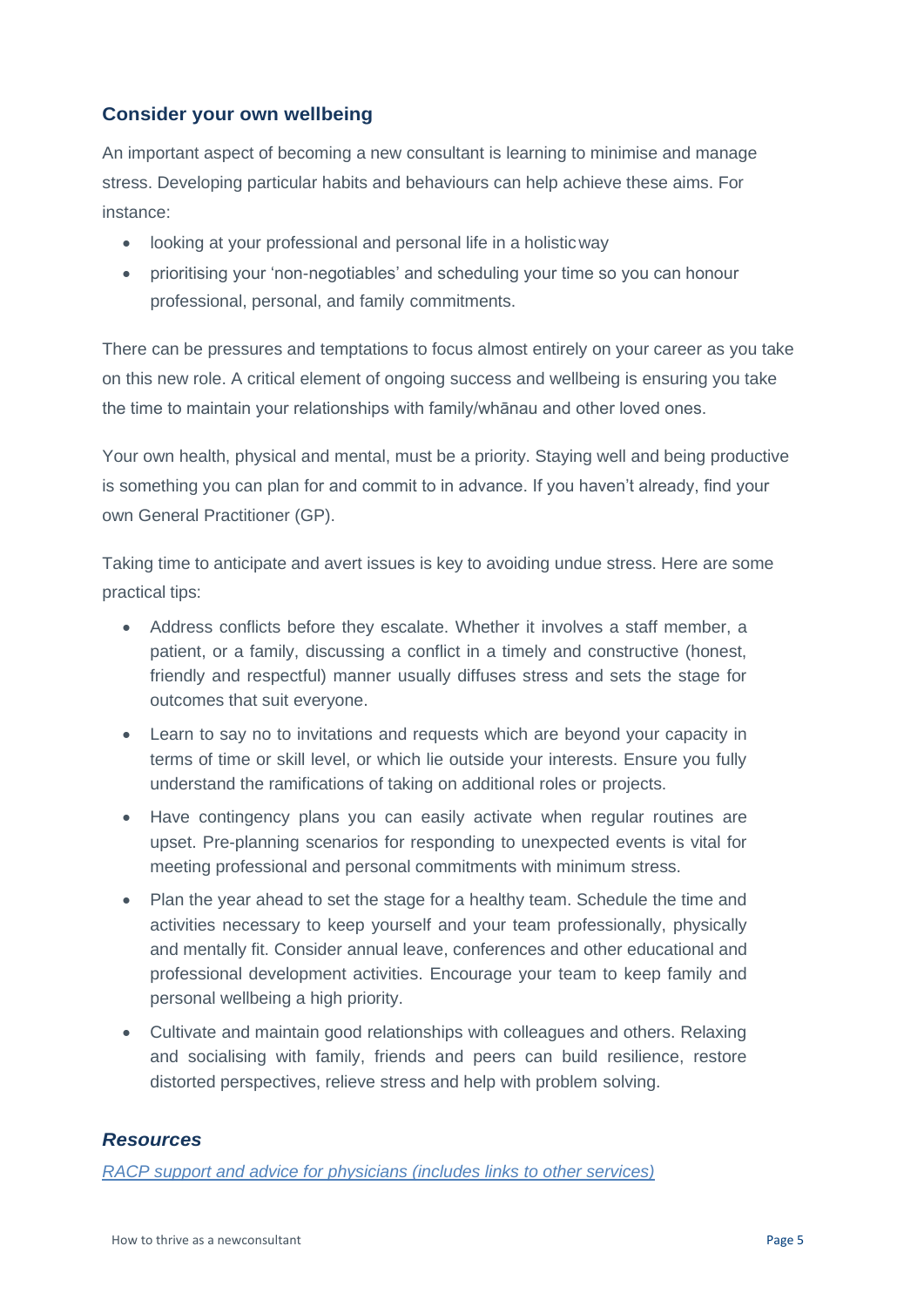# <span id="page-5-0"></span>**PLANNING**

# <span id="page-5-1"></span>**Managing the clinical transition in your last rotation as a registrar**

- Spend some nights being on-call as the consultant, with back-up.
- Involve yourself in the handling and resolution of any complaints that the team receives.
- Take the lead in difficult meetings involving patients and theirfamilies/whānau.
- Carry out an intern appraisal, along with the consultant, and obtain feedback on how you deliver positive feedback and how you discuss areas forimprovement.
- After seeing patients, think about how you would manage them in your role as a consultant. Analyse and discuss this with your colleagues and also explore the motivation behind different decisions made by consultants.
- Act as a resource person for junior staff in your team or service.
- Lead some post-acute rounds, with the consultant observing. Request feedback afterwards.
- Request to be observed then appraised after delivering bad news and counselling patients.
- Identify a senior colleague who would be willing to mentor you through the transition into your consultant role.
- Talk with your family/whānau about the changes ahead for all of you, sharing mutual expectations and commitments.
- Ask your typists about your diction and how this can be improved.

# **The contract and the job description**

#### **Considering a role within an organisation**

The strengths and weaknesses of various departments are often reflected in pressures on new consultants to take on additional duties and responsibilities. Reviewing a potential role with this in mind can be good strategic practice. Avoid falling into the 'doing one more thing' mentality that can quickly add hours to an already full workload and, once on the job, stay aware of your expected versus actual hours.

# **Before signing your contract**

While everyone values different aspects of a role or workplace according to their own priorities, many have found the following to be important in setting up a good professional experience. Before signing the contract is the best time to negotiate for what matters to you, such as: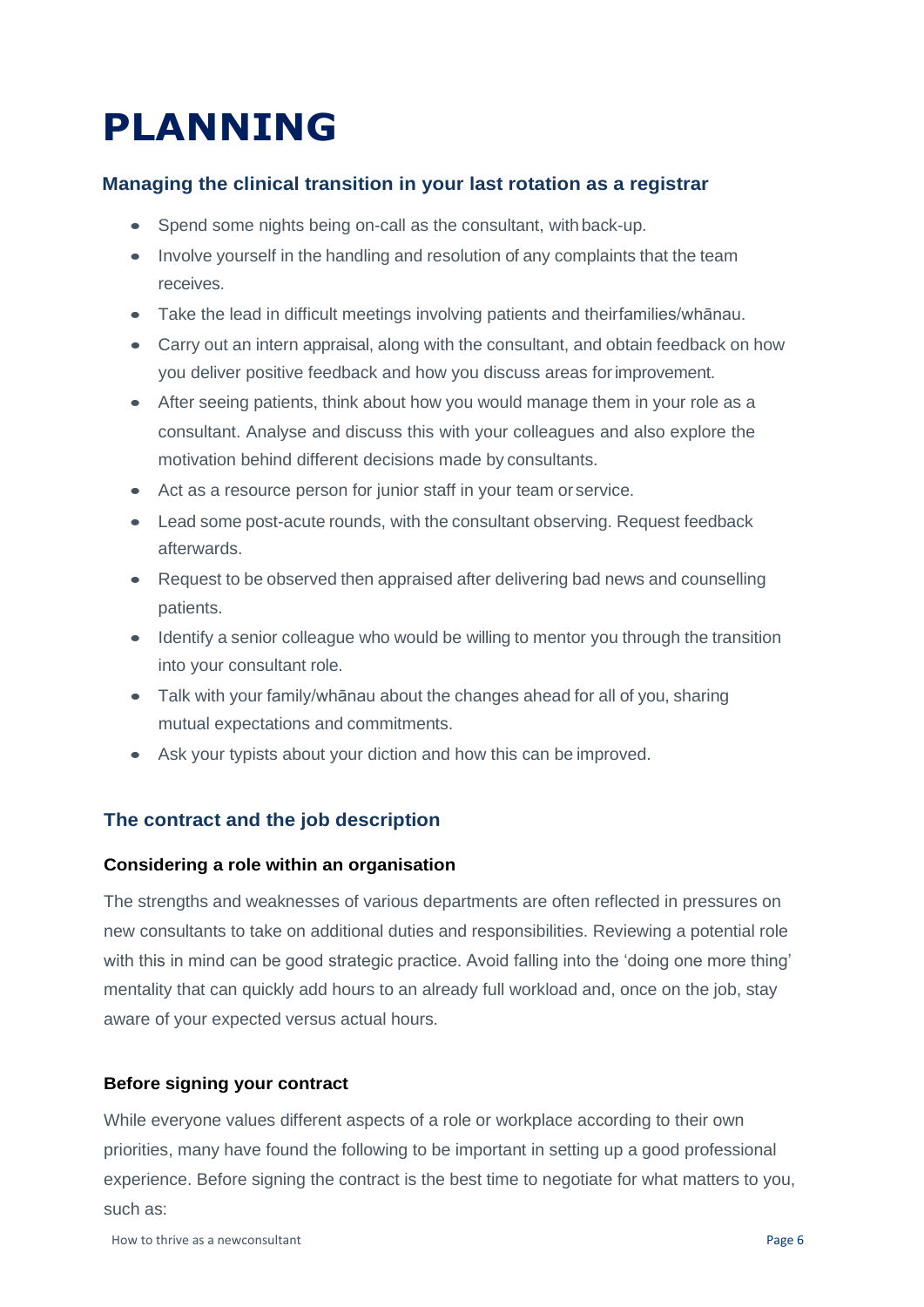- sufficient non-clinical time for administration 20 per cent is strongly recommended
- dedicated office space be aware this can be very scarce, especially in public hospitals
- mobile phone arrangements that suit you and perhaps a pager as back-up weigh up the inherent trade-offs of using your own versus a work mobilephone (e.g. network choice, paperwork requirements, keeping home and work separate, and any entitlements for use while overseas)
- clinics for follow-ups and for diverting acute cases ensure there will be appropriate nursing support to organise and run them
- freedom to create your own clinic template so you can decide the timingand placement of new versus follow-up patients during clinichours
- leave cover and call frequency whether leave cover is provided separately or within teams significantly impacts the actual rostered callfrequency
- $\bullet$  student teaching if your department is attached to a medical school, discuss any teaching expectations, whether they are remunerated and how they are organised.

If your role teams you up with another consultant, consider seniority, compatibility, conference aspirations, and ease of negotiating issues (e.g. arranging cover).

Advocating on your own behalf for appropriate remuneration can be somewhat daunting, whether or not you have done so before. You should objectively consider your skills and background, and perhaps also get advice from others in identifying your strengths. When considering your contract you might also consider:

- getting advice from colleagues in the same area/department as you and discussing clauses they may have in their contracts
- getting input from ASMOF in Australia and the ASMS in NewZealand
- getting recognition of any additional academic qualifications you have
- discussing the skills you have and how they can benefit thehospital
- whether you would like to do any private practice and how this might fit into your role.

#### <span id="page-6-0"></span>**Orientation and induction**

This will be arranged for you by the hospital.

Over the years, consultants and Fellows have found it very useful to:

- meet the clinic nurse and relevant clinic administrators
- meet with the clinical nurse manager and other nurses working on the wards
- become familiar with: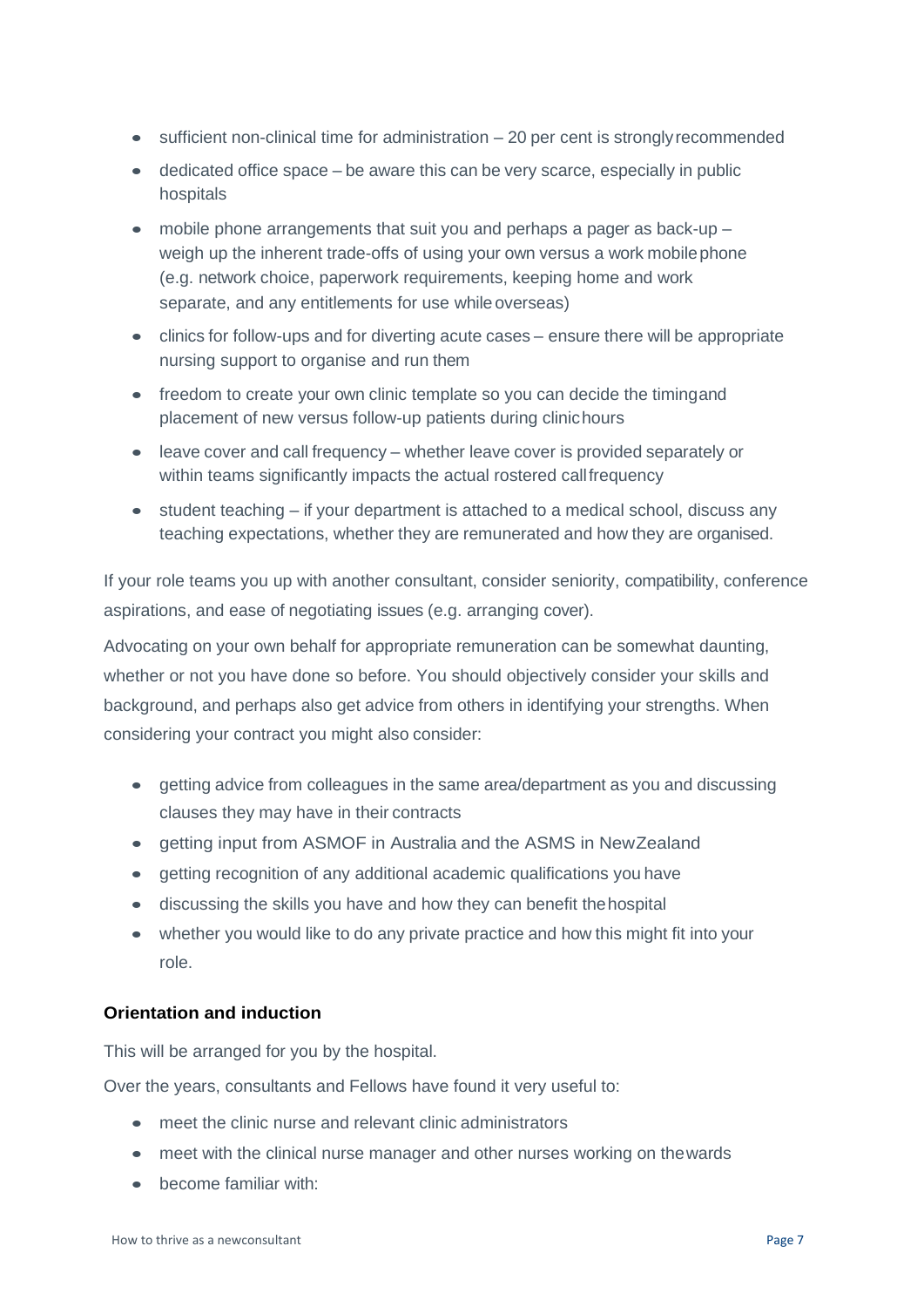- o the hospital's clinical and administrative policies relevant to therole
- o the current set of guidelines for trainees
- $\circ$  the hospital's computer systems including results, scanned medical records and electronic patient notes. Find out whether (and how) you can get remote access
- o the hospital's dictation systems.
- investigate what specialties are available and where to send internal and external referrals
- visit the laboratory and radiology departments.

Also, make a point of meeting with your manager and, ideally, the Chief Operating Officer or equivalent in your organisation.

#### <span id="page-7-0"></span>**Supervision**

In your role as a consultant, you will be involved in supervising junior staff. It is now your opportunity to be the supervisor that you always wish you had.

Before beginning, it is important to understand and recognise that you are now a formal supervisor for your intern and/or registrar. It is vital that you understand what is expected of you by the Australian Medical Council (AMC) or the Medical Council of New Zealand (MCNZ) as well as the RACP. It can also be helpful to talk with colleagues about how they handle the processes involved. Some consultants choose to undertake training in how best to provide supervision and feedback.

Training, supervision and mentoring can all be counted towards your annual requirements for continuing professional development (CPD).

RACP runs a [Supervisor Professional Development Program w](https://www.racp.edu.au/fellows/supervision/supervisor-professional-development-program)hich includes face-to-face workshops, coaching, and online learning and resources. It is worth familiarising yourself with the [RACP Supervisor Handbook a](https://www.racp.edu.au/fellows/supervision/supervisor-support-and-resources/the-supervisor-handbook)nd the [AMC standards for supervisors in](http://d3e1nzxg15cf5s.cloudfront.net/joomla-files/images/Accreditation/standards-for-specialist-medical-training-2010.pdf) Australia and the [supervision information on the MCNZ website in](https://www.mcnz.org.nz/maintain-registration/supervision-img/) New Zealand.

#### *Resources*

[The Supervisor Handbook](https://www.racp.edu.au/fellows/supervision/supervisor-support-and-resources/the-supervisor-handbook) [RACP Supervisor Professional Development Program](https://www.racp.edu.au/fellows/supervision/supervisor-professional-development-program) [AMC Standards for Specialist Medical Training](https://www.amc.org.au/accreditation-and-recognition/assessment-accreditation-specialist-medical-programs-assessment-accreditation-specialist-medical-programs/)

#### <span id="page-7-1"></span>**Mentoring**

As a consultant having a good mentor is important. You should seek out a mentor you can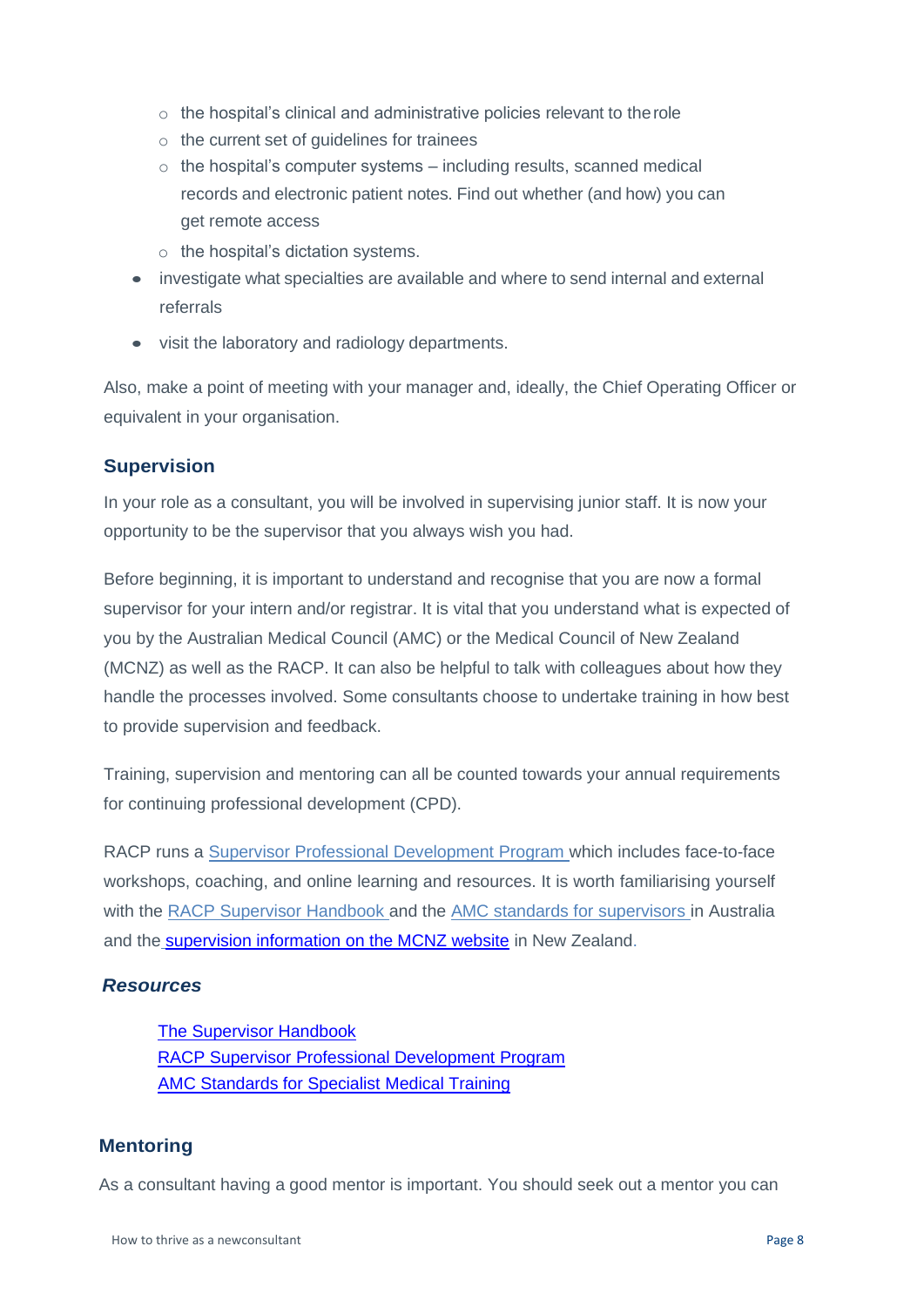trust and who you feel confident talking to about complaints, conflicts and other things that might bother you.

As a mentee you should be an active participant in the relationship, taking ownership and ensuring that the outcomes meet your personal and professional needs.

In addition to your mentor, it can also be very beneficial to build a solid professional relationship with a senior consultant outside your team. This relationship should offer you a sounding board to talk about your cases and other medical discussions. It's a good idea to seek someone who is open to debating alternative opinions and able to clearly explain why they would make a particular decision in certain situations.

# *Resources*

- [Making the most of mentors: a guide for mentees](https://journals.lww.com/academicmedicine/Fulltext/2009/01000/Making_the_Most_of_Mentors__A_Guide_for_Mentees.37.aspx) *AcademicMedicine* 2009;84(1):140**–**144)
- [AMSA's guide to finding a mentor \(relevant beyond student](https://www.amsa.org.au/node/947) [years\)](https://www.amsa.org.au/node/947)

# <span id="page-8-0"></span>**Non-clinical Supervision**

It is recommended you consider non-clinical supervision. This involves talking to an external person who is trained in the supervision of senior professionals – often a psychologist or psychotherapist. It is useful to have an hourly session every four to eight weeks to discuss management issues, difficult conversations, work stresses etc. Usually you pay for this service and you may be able to use your CPD budget for this expense. Ask amongst your colleagues for recommended local supervisors.

# <span id="page-8-1"></span>**Appraisal – 12 months**

Appraisal is an important part of your development and of the service in which you work. You should expect that you will meet annually with the clinical Head of Department/Clinical Director and your Manager to discuss the past year and set your goals for the year ahead.

This is an excellent opportunity to reflect on the alignment between your job description and the work you are doing.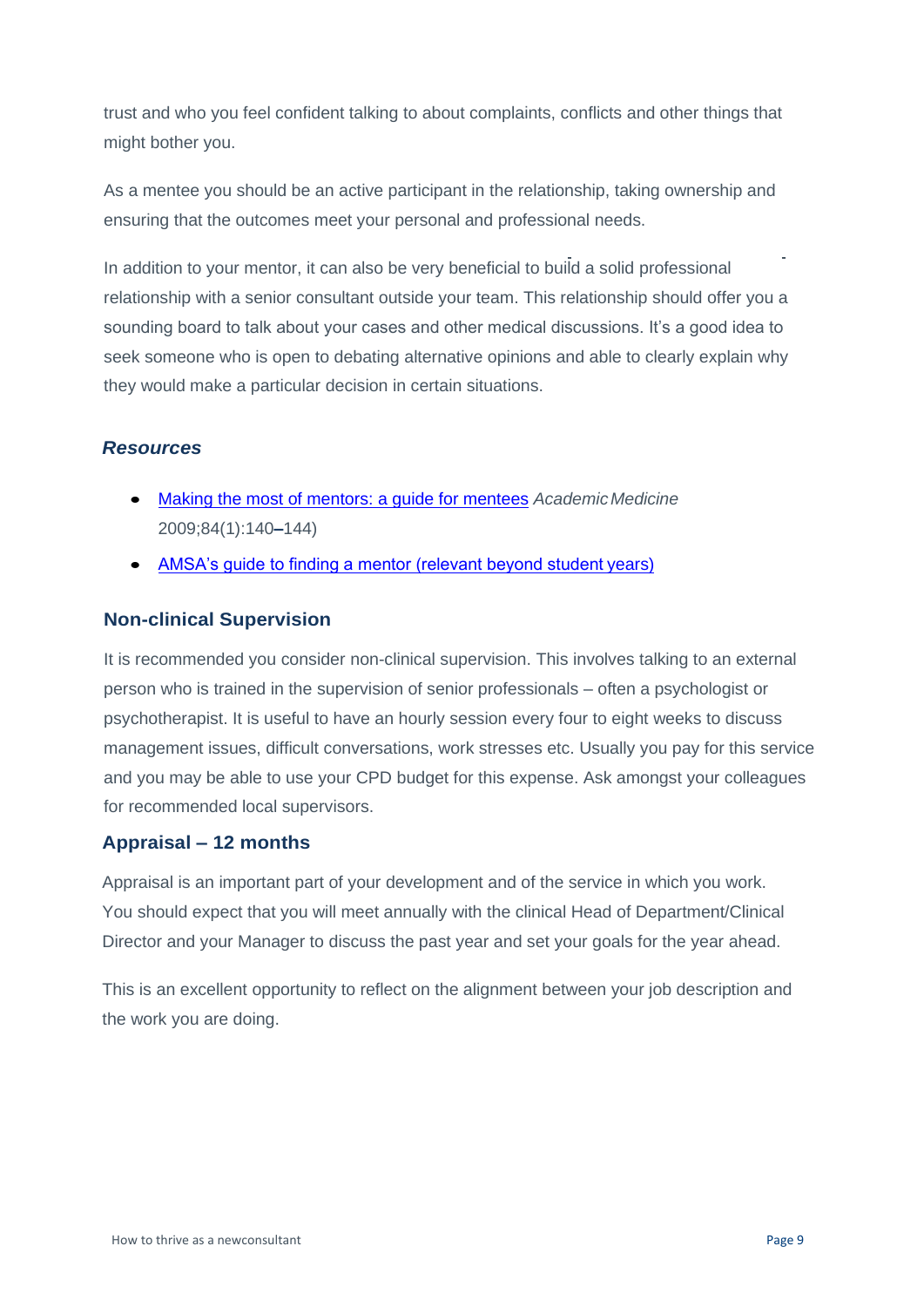# <span id="page-9-0"></span>**THE JOB**

# <span id="page-9-1"></span>**Section 1: Relationships with colleagues**

The experience of senior colleagues means many of them are invaluable as a resource for second opinions and advice. These relationships can have benefits in terms of ongoing mentoring and the growth of your own knowledge and experience.

If you are practising in the same hospital where you did part of your training, you may now be a colleague of the consultants who were previously your 'bosses'. This can be daunting but remember that your fellow consultants will be interested in your new and different perspective on issues that arise.

Remember respect from all staff is earned and is not an automatic right of anyone's position.

There will be colleagues with whom you have disputes or conflicts and it is best to work through these quickly and professionally as you may have to work together over a long period of time. When deciding if you should hold your ground it can be helpful to consider whether the issue impacts patient care or if the result you are after is worth the potential impact of the conflict.

Most clinicians can be encouraged to see a different position even if they don't agree with it. Sometimes it may become necessary to involve a senior clinician to help mediate disagreements.

# <span id="page-9-2"></span>**Section 2: Relationships with junior staff**

As a new consultant you may have staff working for you who were once your peers when you were a trainee, as well as staff who only know you in your role as a consultant.

Establishing boundaries around decision making, especially with previous junior colleagues, will provide clarity if disagreements occur. Ultimately responsibility lies with you.

Over time, you may become increasingly comfortable – and even enjoy – discussing and debating the choices senior registrars make, despite their course of action differing at times from what you would have done. There is, after all, more than one way to manage most situations.

All consultants have their own style, but ensuring you are approachable to all staff, especially the most junior team members, will benefit everyone. This is important as it prompts staff to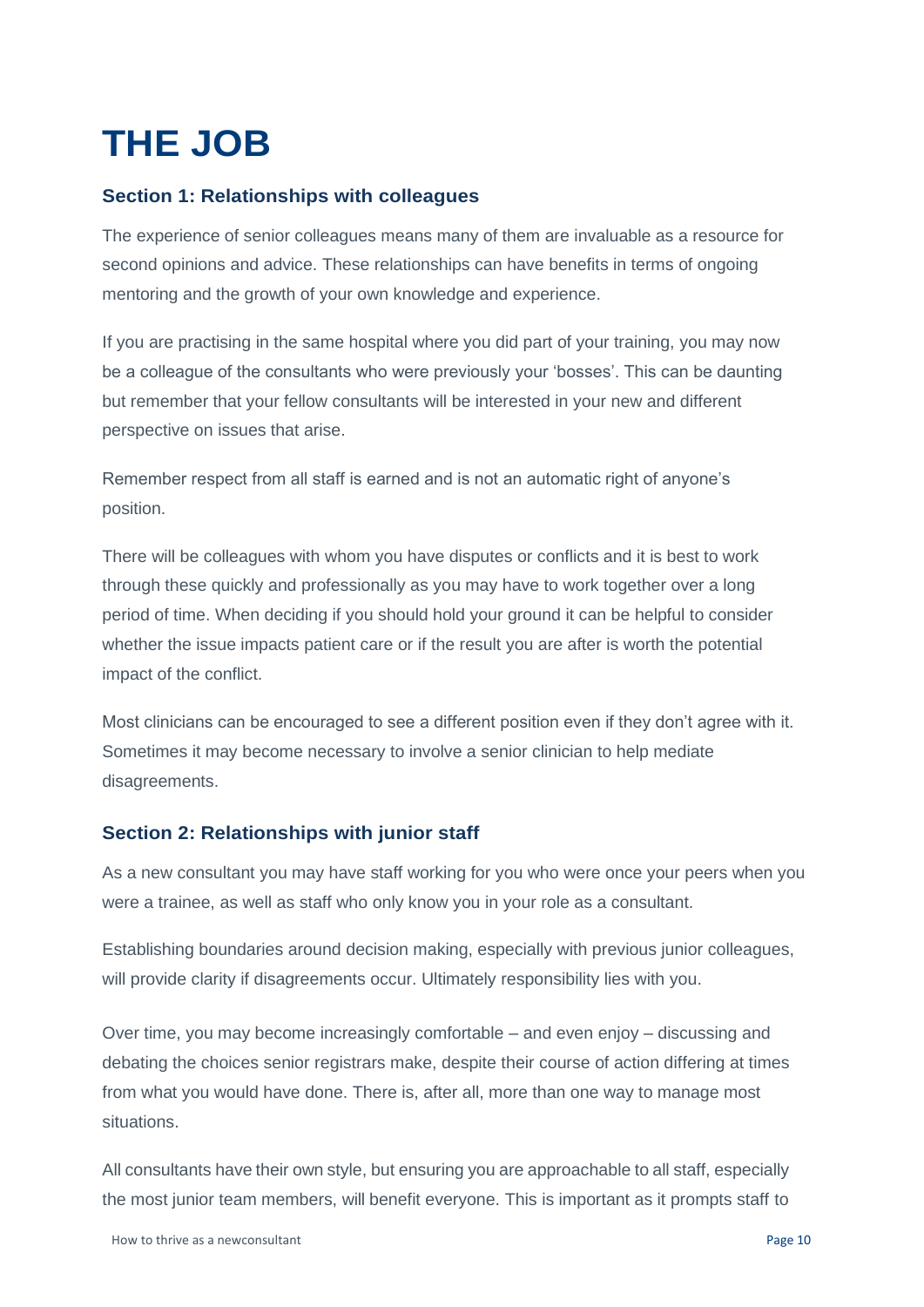talk directly to you when an issue is emerging and will give you the opportunity to intervene before a situation gets out of hand.

Most consultants are addressed by their first name and they make their mobile phone and pager numbers available to all team members; this is common practice and is rarely misused.

# **How to identify and manage a trainee who is struggling**

Poor interactions with staff can sometimes reflect a lack of confidence and knowledge, or it can be a sign that you have a trainee in trouble. Take all staff feedback seriously.

It is important to meet regularly with your trainees to discuss the clinical expectations of the job, the skills and competencies needed to be a good physician, what you expect from them and what they can expect from you (a useful reference is the [RACP Professional](http://www.racp.edu.au/docs/default-source/default-document-library/professional-qualities-curriculum.pdf) [Qualities](http://www.racp.edu.au/index.cfm?objectid=E3E9852F-0920-3FA3-6D19033F4BE2249C) [Curriculum\)](http://www.racp.edu.au/index.cfm?objectid=E3E9852F-0920-3FA3-6D19033F4BE2249C). During these meetings identify and document any weaknesses in trainee performance and discuss what can be done to achieve a satisfactory outcome. Encourage the trainee to raise solutions of their own. You should both be as specific as possible and make these recommendations measurable.

Letting the Director of Physician/Paediatric Education (DPE) or the trainee's educational supervisor know early on is beneficial as they can provide advice and support to both you and the trainee.

If the trainee is struggling in the clinical aspects of their role, you may have to become more involved. This may mean longer and more frequent ward rounds, more reviews, and more frequent meetings and discussions.

More information about helping a trainee in difficulty can be found on the [RACP Trainee](http://www.racp.edu.au/trainees/trainee-support-services) [Support webpage](http://www.racp.edu.au/page/educational-and-professional-development/trainee-support)

Remember: early intervention is always the most simple and effective method of dealing with a trainee in difficulty.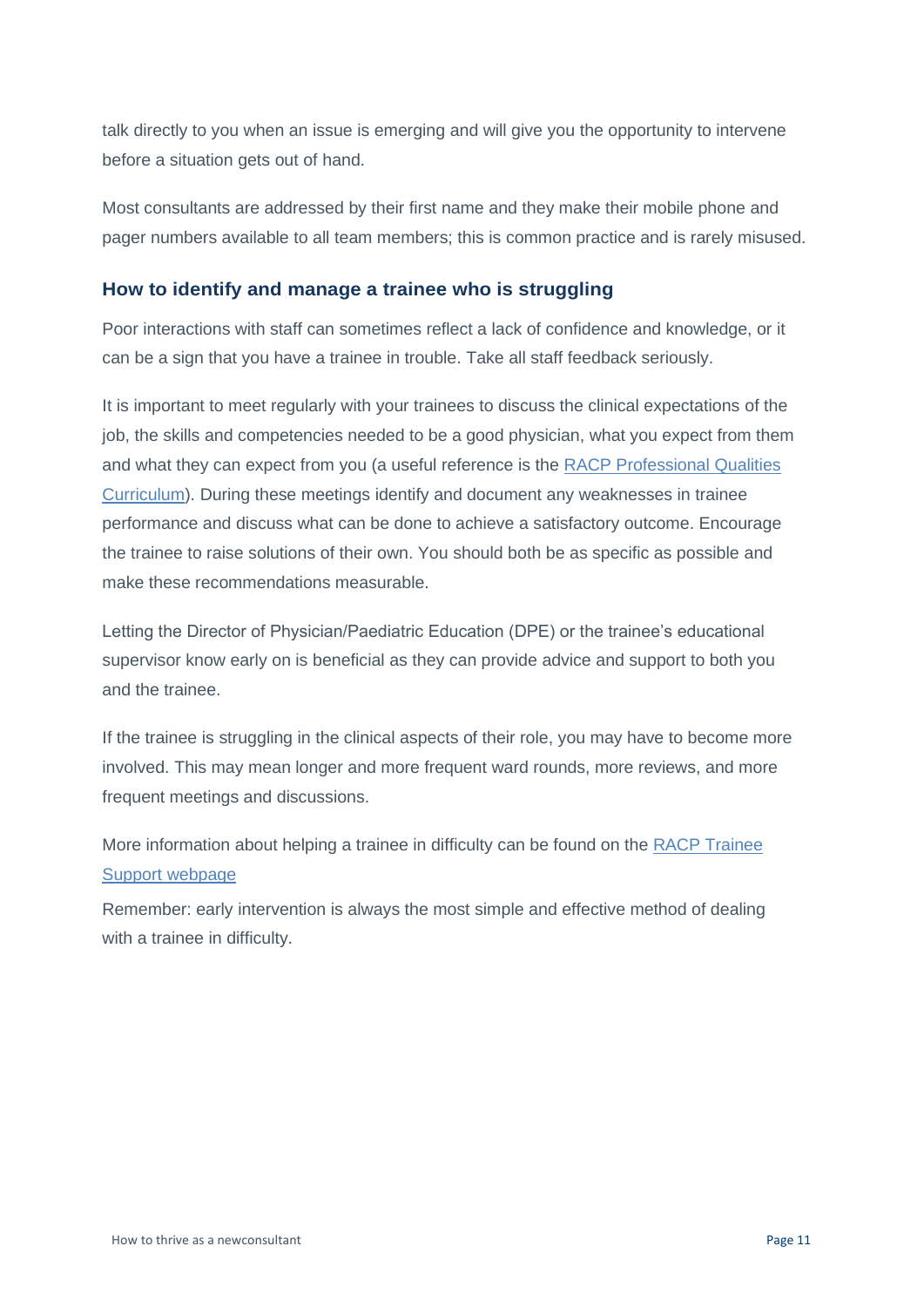# <span id="page-11-0"></span>**Section 3: Relationships with other hospital staff**

Developing and maintaining relationships with other staff throughout the hospital is important and is often mutually beneficial.

Nursing staff spend the most time directly looking after your patients. As the senior clinician, engaging with them is crucial; no question or idea should be dismissed and all opinions should be heard. Having a senior nurse on the ward round is desirable but has become less common, so it is important to take the lead in communications with other members of the multidisciplinary team.

If actions you request are not being carried out then you should discuss this constructively with the staff member involved. However, managing the nursing staff is the role of the Clinical Nurse Manager for the ward. If there is a pattern of behaviour or an issue that cannot be sorted out at a lower level, this is the person to speak to. Keep all contact professional and never make comments that criticise another member of staff. Issues should be discussed in terms of the tasks, actions and consequences for patient care, not personalities.

If an issue arises between the nursing staff and your staff, always take this seriously and discuss the matter directly with the relevant staff members in a clear, open and respectful manner. It can be helpful to keep in mind that behaviours are usually born out of fear or a lack of knowledge, or may relate to circumstances outside work, miscommunication, or differences in perceptions, culture or personality. However, if a pattern of behaviour is present, you may find it useful to seek advice from your senior colleagues or the Director of Physician/Paediatric Education.

Clear documentation is as important as good communication in strengthening and maintaining relationships within the team; it also helps ensure each person involved understands their part in delivering the plans of care.

Participating in teaching for medical, nursing and therapy groups is a good way of building relationships and teams.

It is likely that you will not have a secretary or a personal assistant, but that one secretary will act for the whole department. This person will be able to assist you in sorting out matters relating to refunds, meetings, payroll and other hospital processes.

Dictation systems vary between different hospitals, networks and private practices. You may find that your typing will be undertaken by a medical typist in the typing team. If so, it is important to meet the members of this team (and your nominated typist) as they are the ones you will turn to with the occasional urgent job or to repair a mistake you've made, such as dictating under the wrong patient identifier (Australia) or national health identifier (New Zealand). In other organisations typing may be outsourced and letters reviewed online without direct contact with the person who is typing your documents. In either case, it is important that you speak clearly, keep your message succinct (colleagues don't have time to read long letters), and have clear communication lines to those who are helping you to perform your job.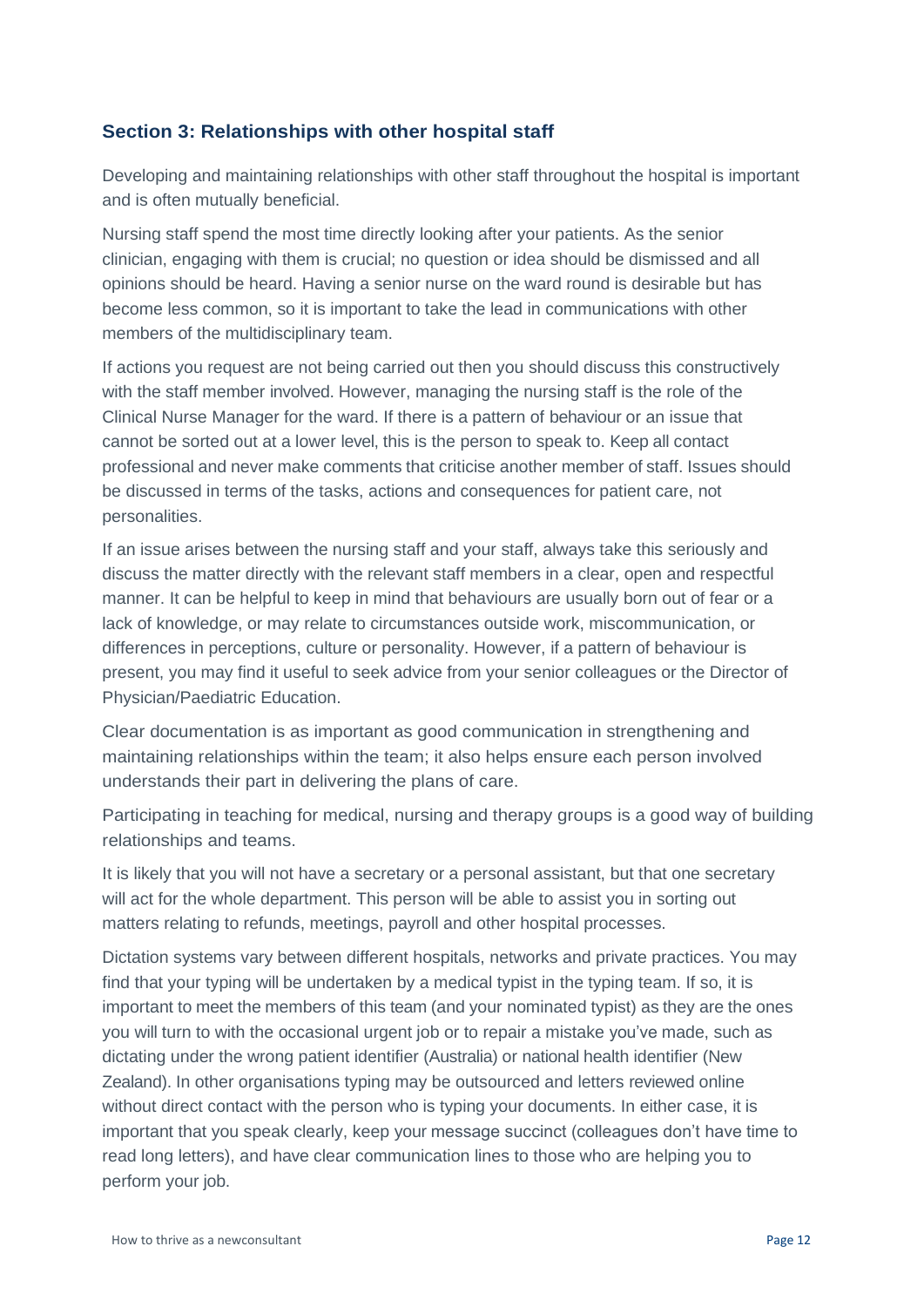## <span id="page-12-0"></span>**Section 4: Conducting a ward round**

During the course of your training you will have observed the different ways senior colleagues conduct a ward round and you will have developed your own approach. Postacute general medical ward rounds may be particularly pressured, e.g. you may have to assess a large number of patients with complex conditions. These assessments take place within a noisy ward environment and you may encounter unexpected disruptions such as junior staff being called away, unexpected absences and bed management pressures.

Developing your own ward round routine is important. Your assessments will need to be timeefficient yet thorough enough to develop a reasoned and appropriate investigation and management plan. Information may be presented to you in reverse order (e.g. laboratory data and then clinical data) with the potential to lead you down the wrong path.

Whatever approach you have to take in information, consider some of the tried and true methods:

- Find a relatively quiet place on the ward where you have access to laboratory, radiological and clinical information so you can do a 'paper round'. The 'paper round' should be done without interruption to avoid missing important information. If you can, take time to review the original referral letter from the general practitioner and the ambulance officer's or Emergency Department's reports.
- Ask junior staff to present their clinical findings, integrating the laboratory and radiological findings, to confirm their diagnosis. This approach may also identify if further investigations are necessary. Encourage junior staff to demonstrate their critical thinking and ask them for their opinions.
- Avoid micro-managing junior staff as this can impede their development and yours. The article ['Twelve tips for teaching avoidance of diagnostic errors' m](http://www.ncbi.nlm.nih.gov/pubmed/18576188)ay give you some useful techniques to use with your junior staff.
- You may wish to make a few pertinent notes in the clinical record under a heading such as 'paper round' or 'pre-ward round'. You may elect to review manageable groups of patients before you embark on the ward round proper, returning to this 'quiet place' to review another group before continuing the ward round.
- Another suggested approach is to structure your round as follows: begin with sick/unstable patients, then move onto potential discharges, new patients and, then deal with the remainder. This helps prioritise severity of patient illness and bed allocation, resulting in better patient care and flow through the hospital.
- On the ward round, after introducing yourself and the team to the patient and relatives, take time to ask the patient an open-ended question such as "What has brought you to hospital?" After acknowledging the humour in the answer"an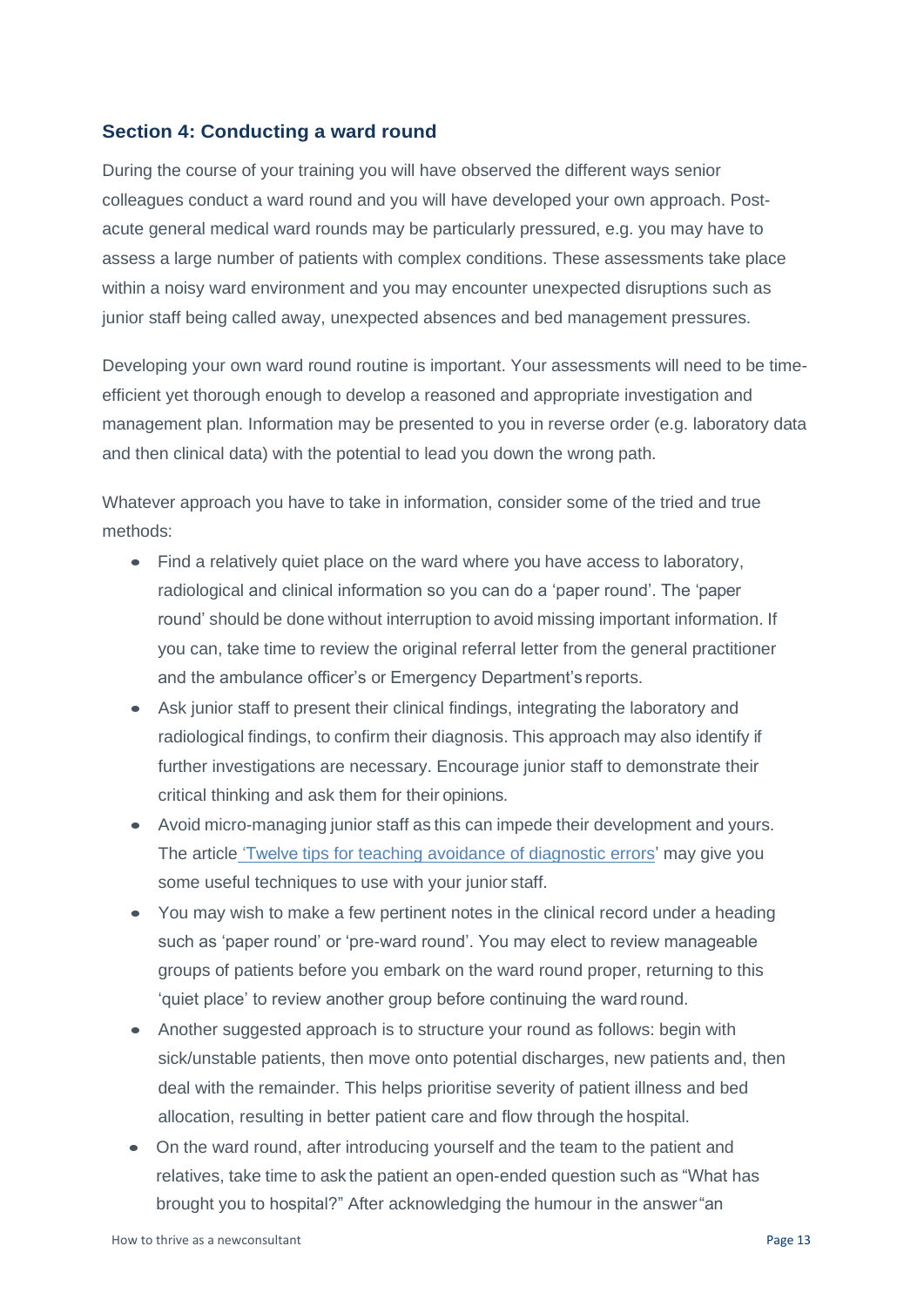ambulance", try to focus the patient on exactly what they understand to be the reason they have been admitted. Ensure junior medical staff and the patient's relatives don't interject while reassuring both groups that they can have their say in a moment. Don't accept that the patient is a poor historian or confused until you reveal this for yourself. If necessary, do a focused physical examination (a skill you will have honed for your Part 1 Clinical Examination).

• Explain to the patient and/or relatives what you think the problem is and how it will be managed. This may mean explaining that at this stage you don't know but will plan further investigation. In some circumstances explain that in your opinion the aim of treatment will be to keep the patient comfortable and for no further investigation to be undertaken as the patient is terminallyill.

Your junior staff may have completed an 'NFR' (Not For Resuscitation) or a 'DNAR' (Do Not Attempt Resuscitation) form if the clinical assessment indicated this would be appropriate or if these were the patient's previously expressed wishes. This can be a sensitive and challenging area of medical practice. NFR should be discussed with the patient whenever appropriate/possible, and all discussions with colleagues and relatives should be patientcentred. It is appropriate to explain that, from a medical standpoint, resuscitation in the event of cardiac arrest or further deterioration is thought not to be appropriate but all care short of this will be given.

Explain that should the situation dramatically change, then the continuing appropriateness of the NFR decision will be reviewed. Given this situation, it is good practice for medical staff to invite the relative(s) to express a view but care must be given to ensure that the relative is not left feeling that they are making the NFR decision. For more information on the legal and ethical issues related to DNAR orders please refer to the [Australian and New](https://resus.org.au/guidelines/anzcor-guidelines/) [Zealand Committee on Resuscitation \(ANZCOR\) guidelines.](https://resus.org.au/guidelines/anzcor-guidelines/)

- Another important consideration on the ward round is the discharge plan. Letting the patient and their relatives know the day you are thinking the discharge might take place allows you to outline any follow-up care which may be required, and with whom ensuring the patient is fully informed and able to progress through the discharge process quickly.
- Sometimes it is good to ask a patient's GP to discuss advance care planning with them after they're discharged. As the health system continues to see an increasing number of elderly, frail patients in Australia and New Zealand, it may be appropriate to manage future illnesses in the community to avoid possible hospitaladmissions.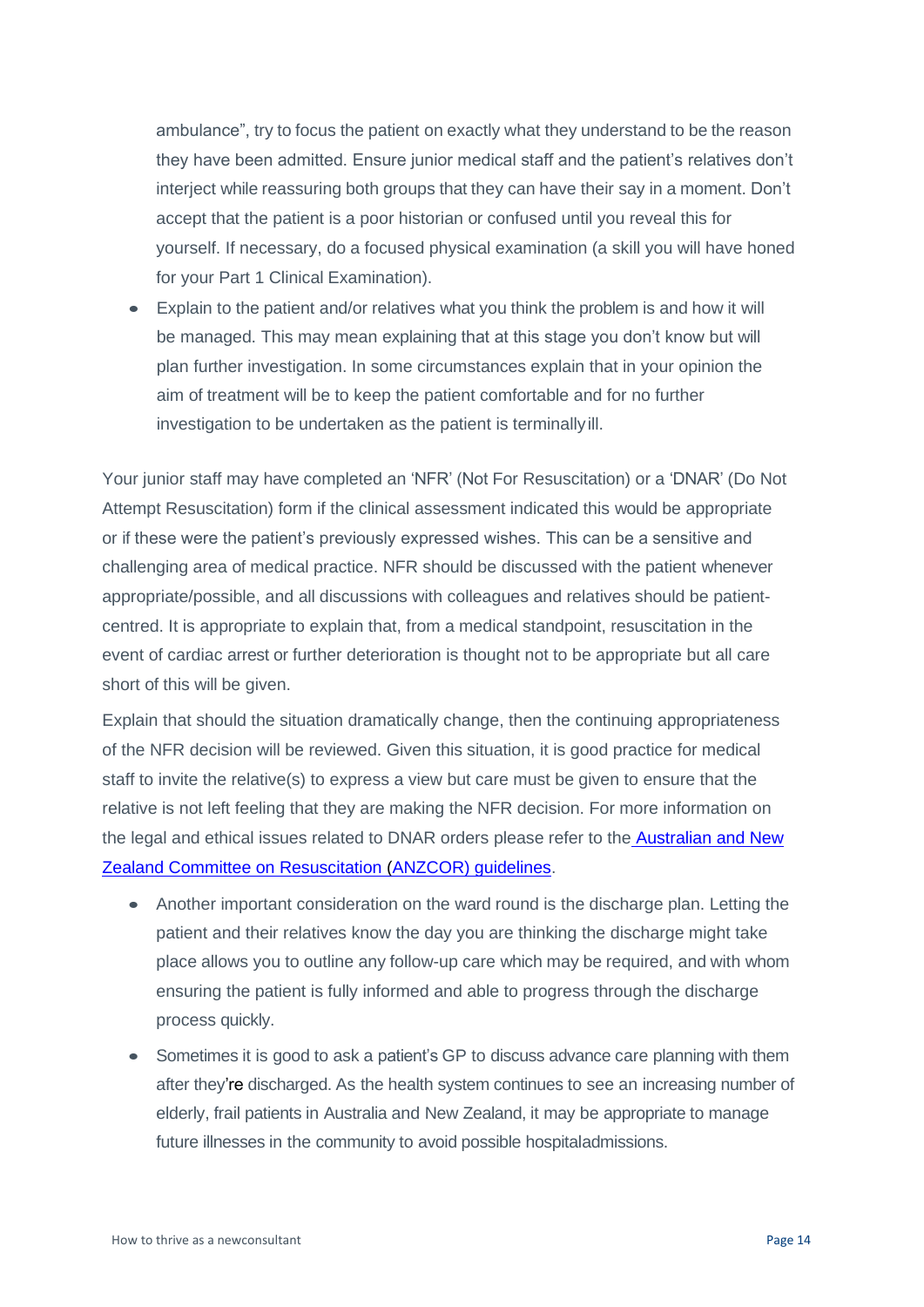- It is vital you discuss legal responsibilities, especially relating to driving, with patients and their families, and record this advice in the discharge letter. Refer to the [Assessing](http://www.austroads.com.au/drivers-vehicles/assessing-fitness-to-drive) Fitness [to Drive](http://www.austroads.com.au/drivers-vehicles/assessing-fitness-to-drive) publication written by Austroads (the New Zealand Transport Agency is a member of Austroads) for advice, although you may need to also reflect your expert opinion.
- Airlines can give advice about flying after an illness, other organisations can advise regarding diving and other dangerous sports. There is a growing body of literature around returning to sport after aconcussion.
- Ensure that a member of the team is documenting all relevant findings and discussions as the ward round progresses and that enough information is provided in the medical record to give a reliable picture of the thinking and rationale behind management decisions. The notes should not be so detailed as to impede the ward round but, if reviewed months later, should be easily understood and convey what has happened. This type of documentation is the best protection for both you and the medicalteam.

#### *Resources*

- Twelve tips for teaching avoidance of diagnostic error
- ANZCORs Guideline 10.5 [Legal and Ethical Issues Related to](http://resus.org.au/guidelines/) **Resuscitation**

# <span id="page-14-0"></span>**Section 5: Relationships with managers**

While consultants and managers will approach problems from different backgrounds and perspectives, both views are equally valuable; it is worth taking the time to understand the other's perspective.

Recognising that managers work under different pressures, it is better to avoid judging their ability or value and instead to work alongside them and plan the direction of the department together.

Managers are receptive to improvements in care – particularly if they come with benefits such as shorter stays or fewer admissions.

When organising clinical audits within the department, ensure that some of these focus on utilisation, demonstrating how savings or waste reduction achieved in one area might be used in another area.

The Chief Executive Officer and Chief Operating Officer can influence decisions and processes that reach across departments and throughout the whole organisation. Your observations as a clinician working on the floor may provide them with useful insights and evidence to support improvements.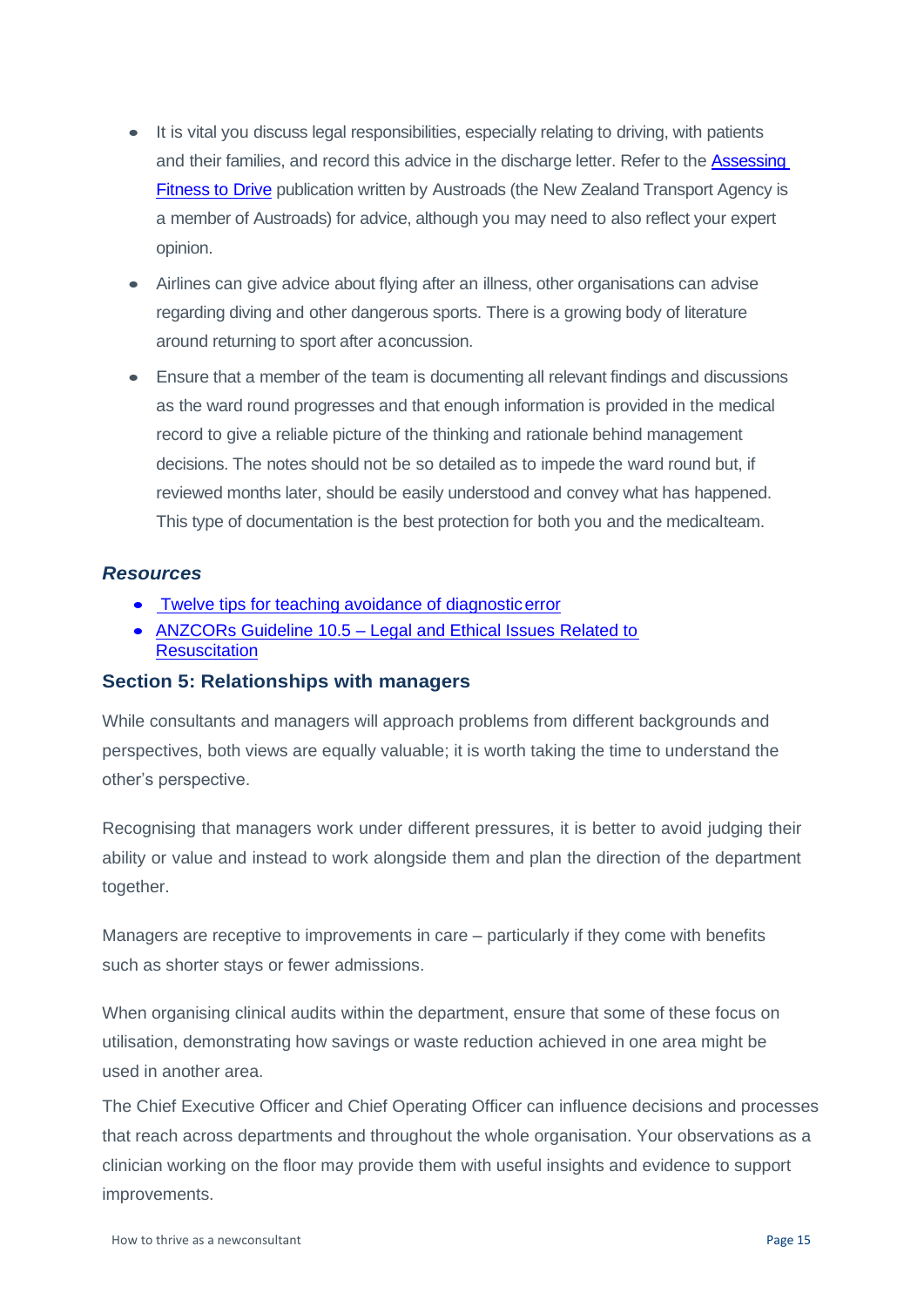The Quality Manager and team are able to assist in a variety of areas and also have a wealth of knowledge and expertise on processes around clinical audits, patient safety issues, adverse events and other areas that ultimately make the hospital a better and safer place for patients.

## <span id="page-15-0"></span>**Section 6: Administration**

Personal administration becomes more important when you are in a permanent position. You are likely to have regular and intermittent administrative tasks to undertake. Your life will be much simpler if you set up a system early. These are some of the common tasks:

- check your mail regularly and respond to requests, especially those regarding patients, in a timely manner
- check emails once or twice per day and, with consideration, respond accordingly. If a colleague is asking for help (e.g. a swap on the roster) it is useful for you to say 'sorry, but no' as well as 'yes' by return of email. Try and be creative in finding solutions, as it's likely you will want similar help in the future
- if you fill in timesheets, complete these promptly at the end of each pay period.

Doctors in New Zealand should be aware that:

- you MUST have up-to-date medical indemnity insurance, an annual practicing certificate and CPD certificate. If you are not a permanent resident, you must also have a valid visa. Without these documents it is illegal to work as a doctor in New Zealand. Do not let them get out of date.
- there will be claim forms for professional expenses such as APC, RACP fees and special society fees. These are different to CPD claim forms. (The terms Continuing medical education (CME) and continuing professional development (CPD) are used interchangeably).
- your CPD allowance is dependent on your hours worked for the District Health Board (DHB). If you are part time (less than 40 hours per week) and have NO other source of medical income then you are entitled to a full CPD allowance. However, if you have private practice, do extra locums for other organisations or have another job with the RACP/Ministry/University etc, then your CPD allowance will be pro-rata. Check the arrangements in the ASMS contract, and also see the ASMS "Standpoint" publication in appendix A for information on this. If your extra work is only very minimal, then the DHB may negotiate in good faith.
- having copies of your hospital's CPD claim form easily available and claiming your expenses in a timely manner (within a few weeks of the event) can be helpful. If you book through the DHB travel agent they may be able to take the money directly from your CME account.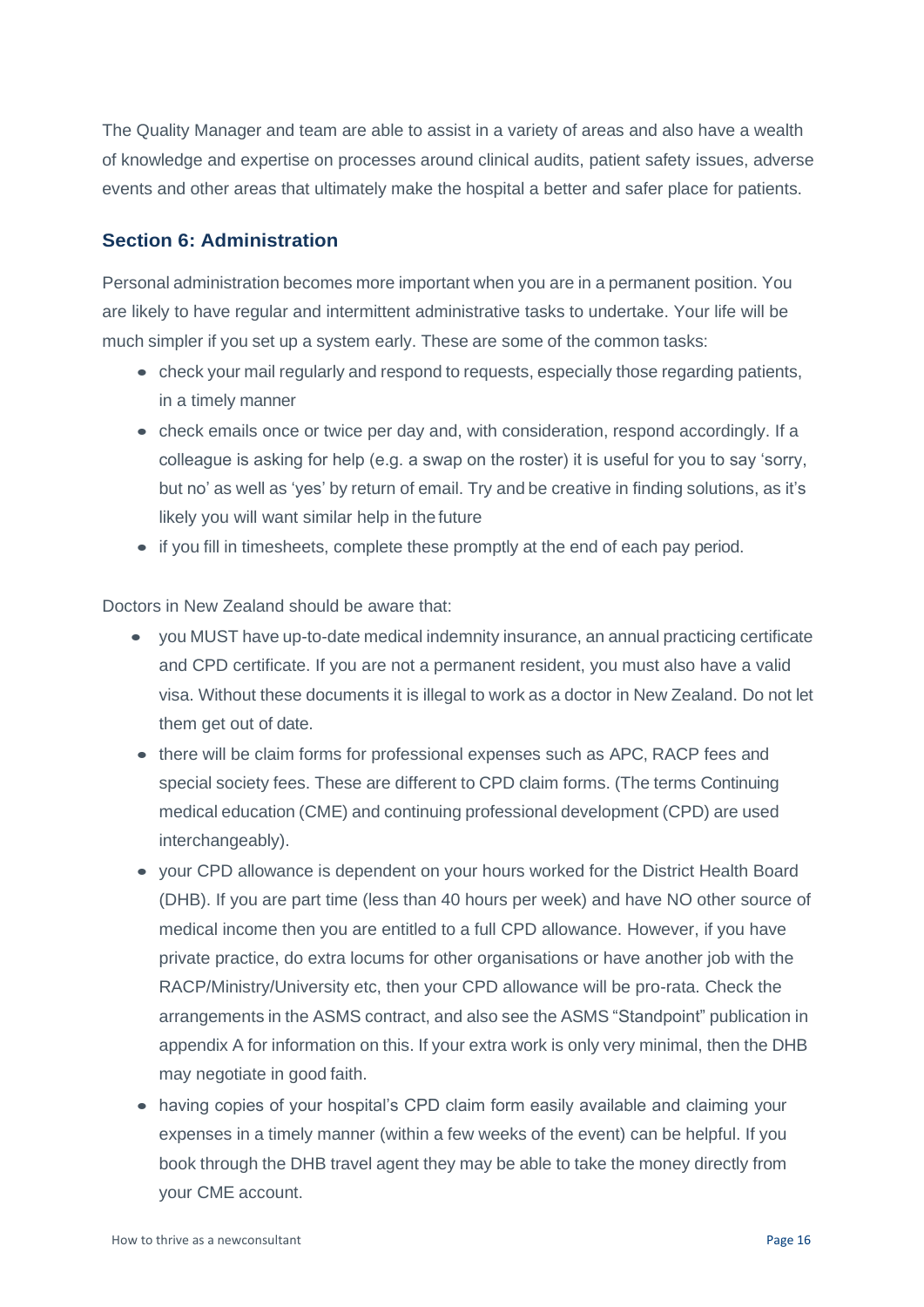• if you are not sure what activities can be funded through your CPD allowance – ask your colleagues, clinical leader, ASMS or manager before spending the money. This will reduce arguments about it afterwards. There is good advice available on the ASMS website.

# <span id="page-16-0"></span>**Section 7: Appraisal**

Appraisal is an important part of your development and of the service in which you work. You should expect that you will meet annually with the clinical head of your department and your manager to discuss the year that has been and your aims for the year ahead.

This is an excellent opportunity to reflect on the alignment between your job description and the work you are doing. It may also be an opportunity to discuss any 360-degree assessments you have taken part in and to promote improvements for the department.

There is no standard process for the conduct of performance appraisals and the priority given to them varies significantly. The first step is to make sure you know what is required, and when it is required. In some cases appraisal processes and credentialing processes are linked and this can be an important opportunity to review and adjust your defined 'scope of practice'. There will often be forms to complete and a list of specific items that you will need to provide to your head of department prior to the appraisal meeting.

To prepare for appraisal meetings it is useful to summarise your achievements, involvements and intentions. Having a file that you add to throughout the year is more efficient than trying to gather it all together just prior to the meeting.

# *Resources*

Your employer will most likely provide a guide that will help you prepare for an appraisal meeting. The RACP has also developed a **Professional Development Review template** that can be used for annual appraisal as well as for Regular Practice Review. The link below is to the guide provided in the Partnering for Performance process used in Victoria. Not all of this information will apply to all appraisal processes.

• [www2.health.vic.gov.au/about/publications/policiesandguidelines/partnering](https://www2.health.vic.gov.au/about/publications/policiesandguidelines/partnering-performance-guide)[performance-guide](http://www.health.vic.gov.au/clinicalengagement/downloads/pasp/partnering_for_performance_-_tips_and_checklists_for_senior_doctors.pdf)

# <span id="page-16-1"></span>**Section 8: Continuing professional development**

An effective physician is a lifelong learner – andcontinuing Professional Development (CPD) is one key to successful practice. It is also a requirement for registration. The Medical Board of Australia (MBA) and Medical Council of New Zealand (MCNZ) have accredited the RACP to provide a framework that meets minimum standards. All physicians and paediatricians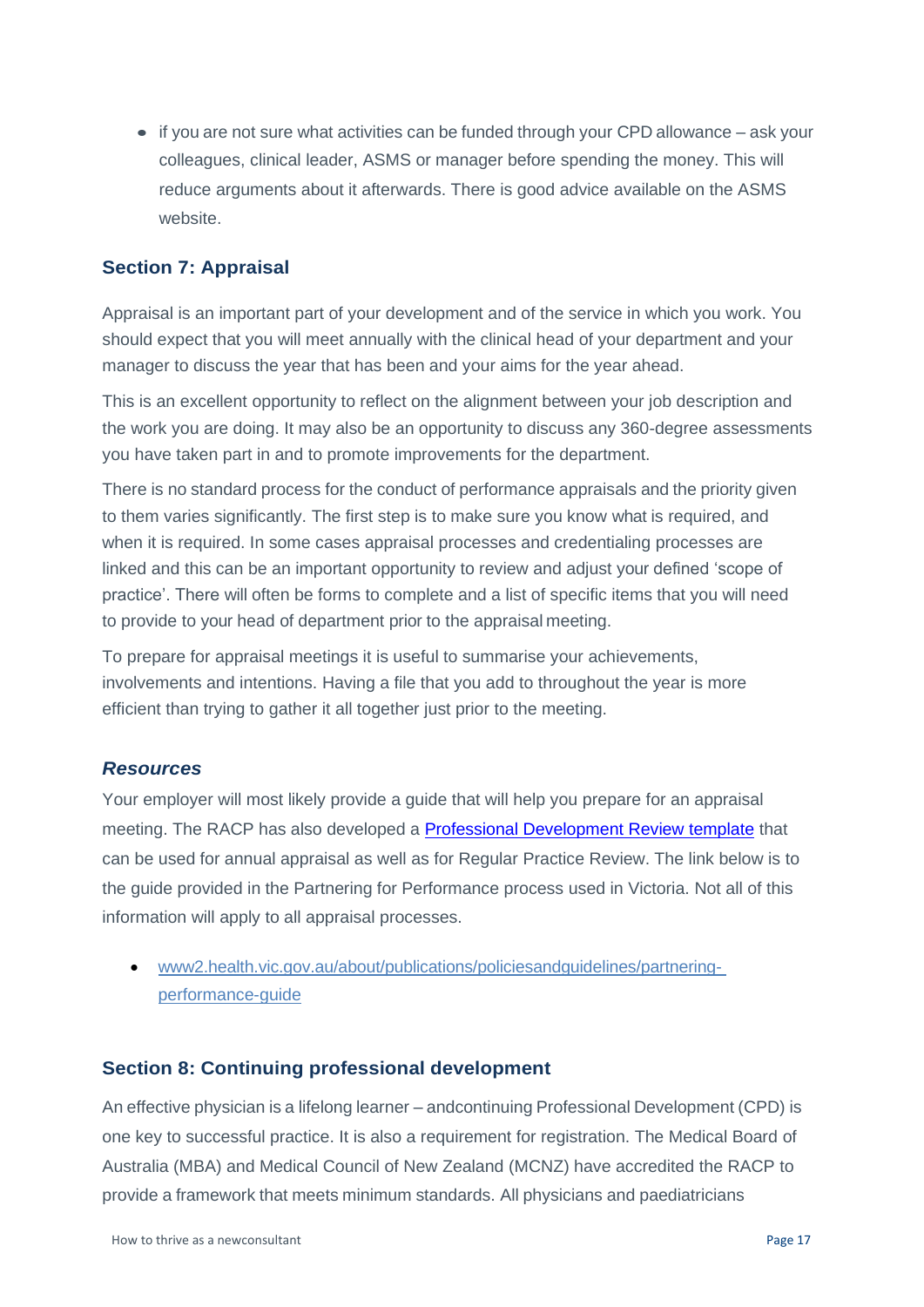completing their CPD through RACP must meet the standards set by the RACP. You can find the information about your CPD requirements and access a range of useful resources in the online [MyCPD Interactive](https://elearning.racp.edu.au/course/view.php?id=210) Handbook.

# **CPD requirements across New Zealand and Australia**

Requirements for CPD are currently in a state of flux. The MCNZ has outlined a strengthened framework to CPD which will be implemented from mid of 2022. The MBA will finalise the changes by early 2021 and introduce and provide a timetable for their implementation. RACP regularly informs members of regulatory changes and the current requirements are always outlined in the [MyCPD Framework. I](https://elearning.racp.edu.au/course/view.php?id=210§ion=1)t is important that all members enrolled in the MyCPD program stay up to date as these changes are introduced. Members are advised to consult the requirements outlined in the [MyCPD interactive](https://elearning.racp.edu.au/course/view.php?id=210) handbook.

# **The RACP MyCPD framework and MyCPD program**

The [RACP MyCPD Framework is](https://elearning.racp.edu.au/course/view.php?id=210§ion=1) designed as a flexible and self-accrediting framework within which members are encouraged to complete activities relevant to their scope of practice and that meet their learning needs. The [online MyCPD](http://www.racp.edu.au/mycpd) program is a self-reporting tool designed to allow members to record the activities they complete and, if they choose, to upload evidence of that activity completion.

You could find a detailed introduction to the CPD Framework for the current year in our CPD [interactive handbook.](https://elearning.racp.edu.au/course/view.php?id=210§ion=1)

# **Planning your CPD**

The RACP's MyCPD program is intended to support the planning, recording and reflecting on your learning and professional development that is aligned to your scope of practice and stage of career. Planning your learning strategy at the outset is essential.

As you plan your CPD you may want to consider documenting your activities in a professional development plan. The following questions may also help:

- What do you need to learn in order to thrive as a new consultant?
- What are your priorities?
- What resources are available that will help you?
- How much learning do you need to do in general areas and how much in your areas of special interest? Don't forget the need for CPD in the professional qualities domains.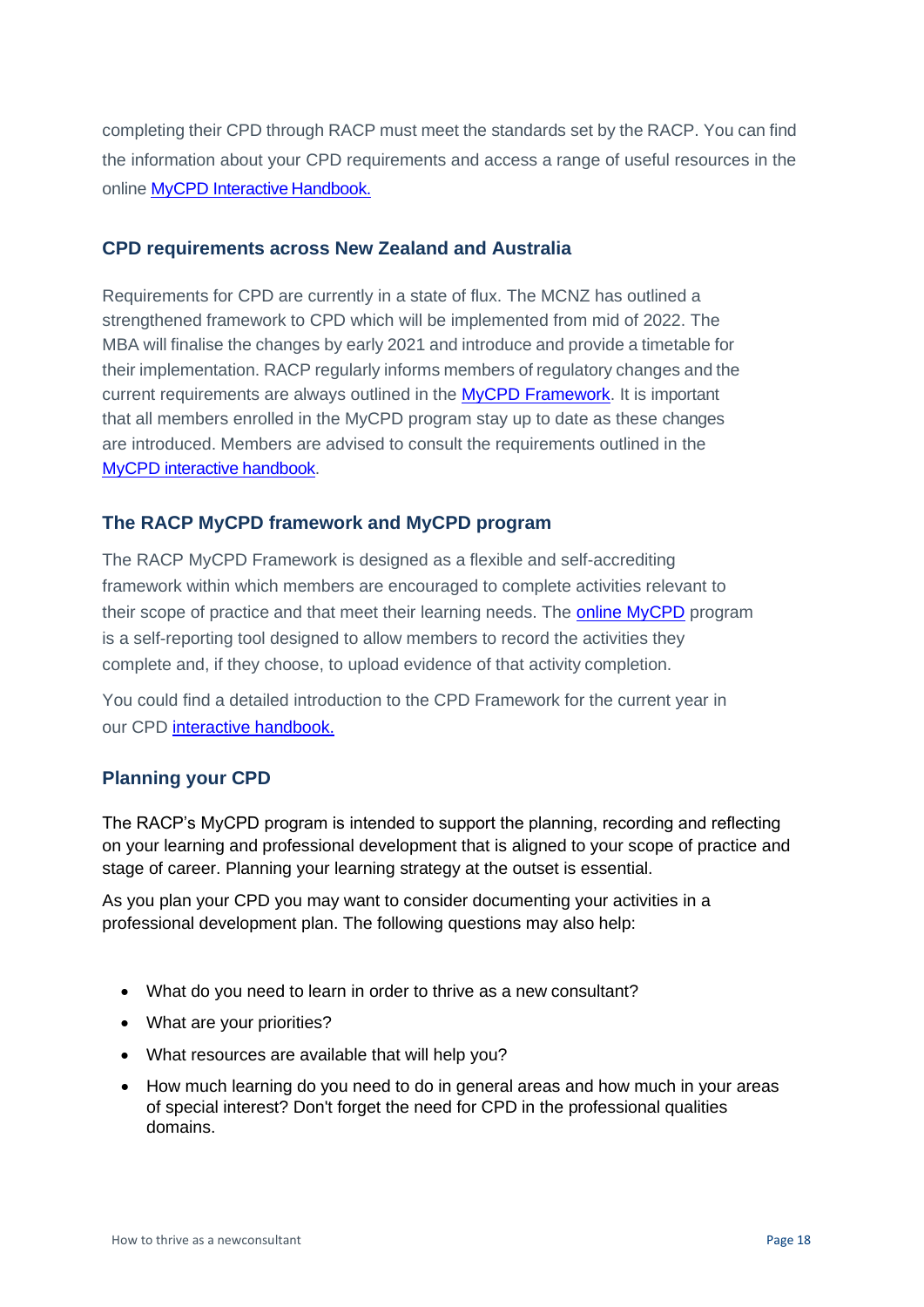- What time are you planning to set aside for learning? How will these sessions and this time impact on your other commitments? One key to time management it is that if you don't allocate time, it won't happen. You need to draw up your schedule so there is time for self-directed learning.
- If you practice in a department, what educational meetings will you allow in your schedule? (If you are going to go to grand rounds you cannot schedule a clinic at that time). What review of performance activities (particularly peer review) occur and what options are there to participate with others in auditing the department's work?
- If you will be working in private practice or in a small centre, you might have to search to find available activities that you can either visit or join by videoconference. Formal teaching is not the only way you can learn, even if your practice is remote or isolated. Make the most of online learning or webinars. Join a virtual peer review group or participate in audit activities that occur at regional or national level.
- Are there any projects you want to take on that will help provide structure to your learning? You might introduce a quality control project and/or other research innovations. For example, the use of a screening tool to measure patient-reported or other outcomes can standardise data collection and provide good evidence to drive practice improvement.
- How are you going to tell if you are providing a good service? Are you going to include any performance measures in your practice? These could be process measures like the standard of your documentation, or the percentage of patients treated according to guidelines, or patient outcomes. The data you collect systematically now will determine what questions you can answer later.
- How are you going to organise and document your learning? There are various software tools that can help, such as online bibliographies that allow you to keep track of papers that you have read and annotate items of interest. You can organise electronic diaries to permit retrieval of CPD activities for documentation in your annual return.

# **Documenting CPD**

CPD participation is monitored by the RACP through MyCPD.

Documenting your CPD is easiest if you do it as you go along.

Each year the RACP conducts a random audit to meet the requirement of regulators, who also conduct their own random audits. Audit participants will be required to provide supporting documentation of their MyCPD activities.

It is a good idea to record your CPD in a way that you will have no difficulty in demonstrating that what you have entered is correct if you are audited.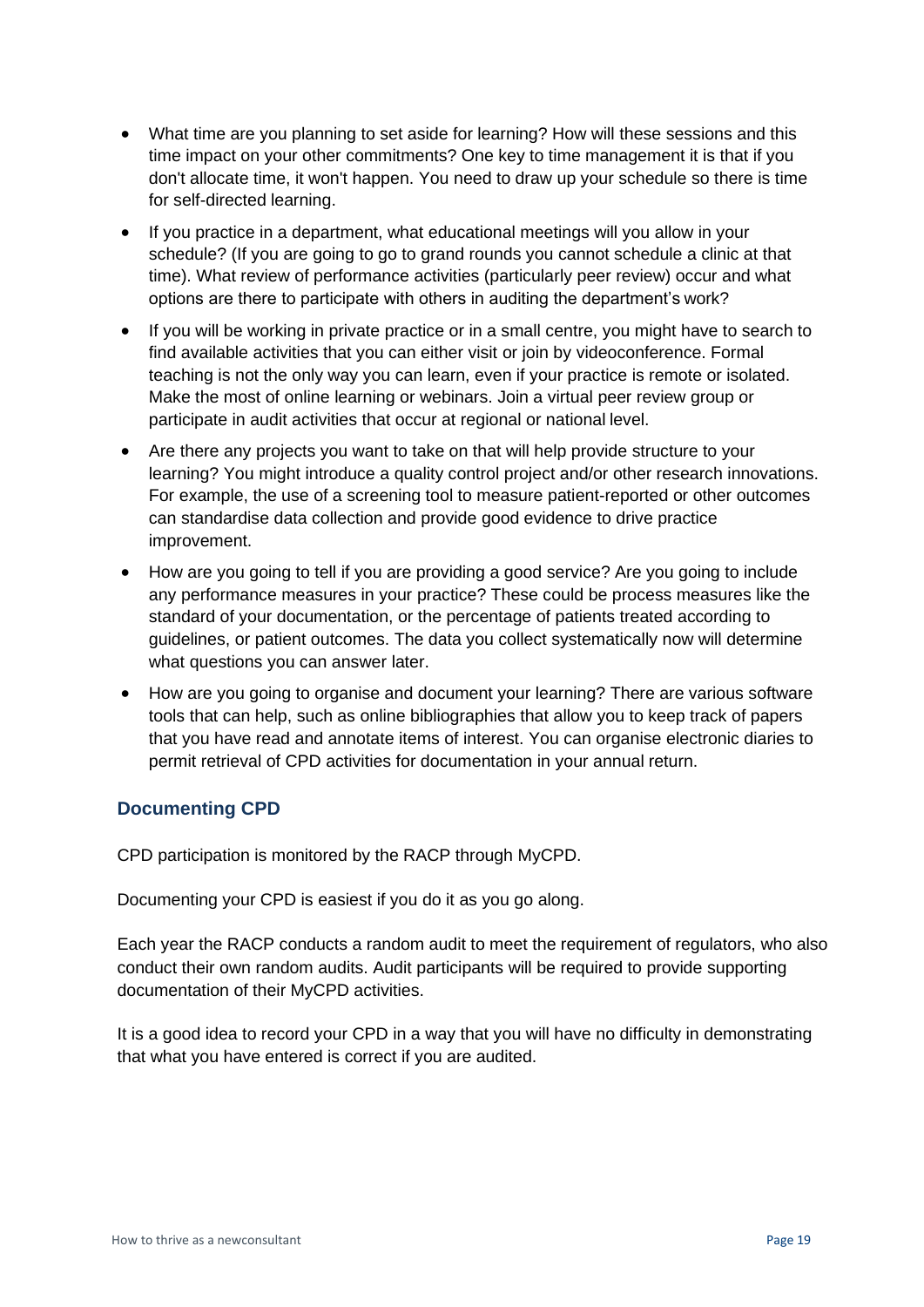Here are some suggestions for how you can make recording CPD easier:

#### *Take notes*

One of the easiest ways to create source material is to take notes. Notes can document CPD activities that would otherwise be invisible, such as teaching on the wards.

The most straightforward method is to dedicate a notebook that you bring to conferences, journal clubs, meetings, rounds, and other activities. Note-taking doesn't need to be extensive, but it will be most helpful if you focus on what you learned and how to apply these insights in your practice. You could also use a note-taking app on your mobile phone or tablet.

#### *Keep a journal diary*

Proof of a journal subscription does little to demonstrate engagement or learning for CPD. Some Fellows find it helpful to keep a journal diary to reflect on their reading, and often do so as part of a larger note-taking strategy.

You can annotate papers you have read (electronically or otherwise) as evidence of your involvement with the material as well as a way of consolidating your understanding.

#### *Use social media*

Most conferences now create a specific Twitter hashtag for the event. Fellows can use the hashtag to tweet their comments on sessions and panels during the day, potentially initiating discussion with other attendees. You can also use tweets to yourself as a way of keeping contemporaneous notes.

#### *Update your calendar*

The simple habit of annotating your calendar can provide you with a daily record of CPD activities and the time you allocated to them.

Blocking out time for CPD, particularly activities outside your routine or comfort zone, also makes you more likely to complete it. Many digital calendars allow you to assign categories to activities. Create a tag for CPD and at the end of the year you can view and print everything you've classified in a complete list.

#### *Time activities*

For CPD that defies any of the documentation strategies above, consider just keeping track of your hours. There are a range of apps and time-management programs available.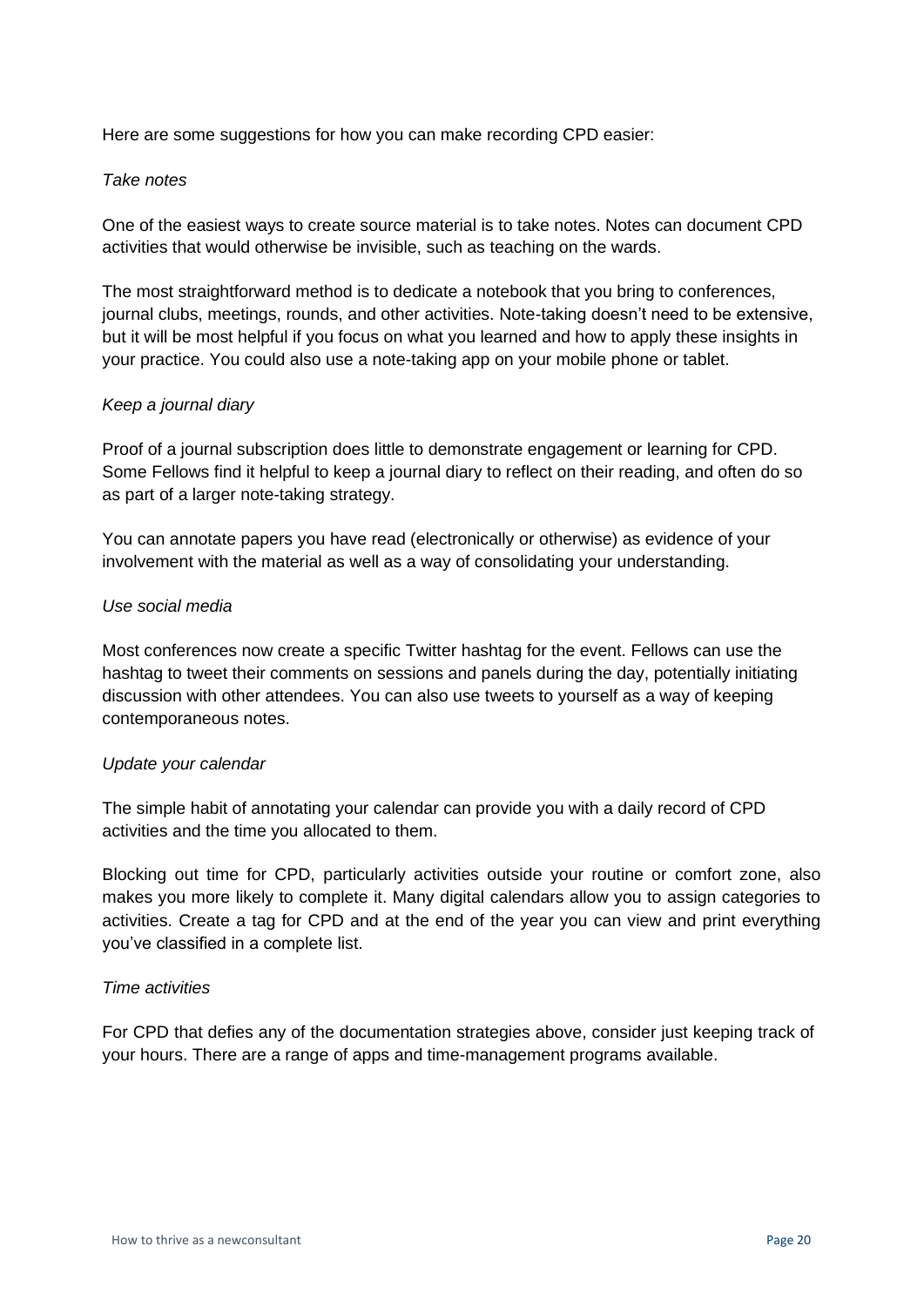#### <span id="page-20-1"></span>*Upload files to MyCPD*

MyCPD has the capacity for you to upload documents, providing you with a ready collection of source materials in the case of an audit (documentation is only required to be provided for 100 credits). If you are recording a lecture or a paper in MyCPD, consider uploading it at the same time.

The systems you set up now to promote learning effectively and efficiently and to document your learning achievements will pay large dividends over a lifetime of professional learning, and contribute to creating a fulfilling and sustainable professional life.

#### *Resources*

- [RACP MyCPD](http://www.racp.edu.au/fellows/continuing-professional-development) Program
- [RACP MyCPD Interactive](https://elearning.racp.edu.au/course/view.php?id=210) Handbook
- [RACP Professional Practice](https://www.racp.edu.au/docs/default-source/about/membership/professional-practice-framework-professional-standards.pdf?sfvrsn=82543e1a_8) Framework
- The Australian Health [Practitioner](https://www.ahpra.gov.au/Registration/Continuing-Professional-Development.aspx) Regulation Agency (AHPRA)'s standards an[d](https://www.ahpra.gov.au/Registration/Continuing-Professional-Development.aspx) [guidelines for Continuing Professional Development](https://www.ahpra.gov.au/Registration/Continuing-Professional-Development.aspx) (CPD)
- [MCNZ Recertification and Continuing Professional Development](https://www.mcnz.org.nz/assets/Publications/Booklets/f207f3de3e/Recertification-and-continuing-professional-development.pdf) booklet
- [Evernote](https://evernote.com/)
- [Toggl](http://www.toggl.com/)

# **Section 9: Taking on extra roles**

<span id="page-20-0"></span>Consultants are invited to take on many related administrative roles, including positions on departmental and hospital committees, medical school or RACP committees, and groups associated with professional societies such as the Internal Medicine Society of Australia and New Zealand (IMSANZ); these may include conference organising committees.

It is wise to postpone joining committees until you have settled into your role as a consultant. After you have given yourself six months, consider first what you can bring to the department before making any decisions to commit yourself elsewhere – whether within the hospital or externally.

# **Section 10: Service development and audit**

There are some successful methods and principles which can be helpful when attempting to make changes within your department or hospital.

The main points to be aware of are: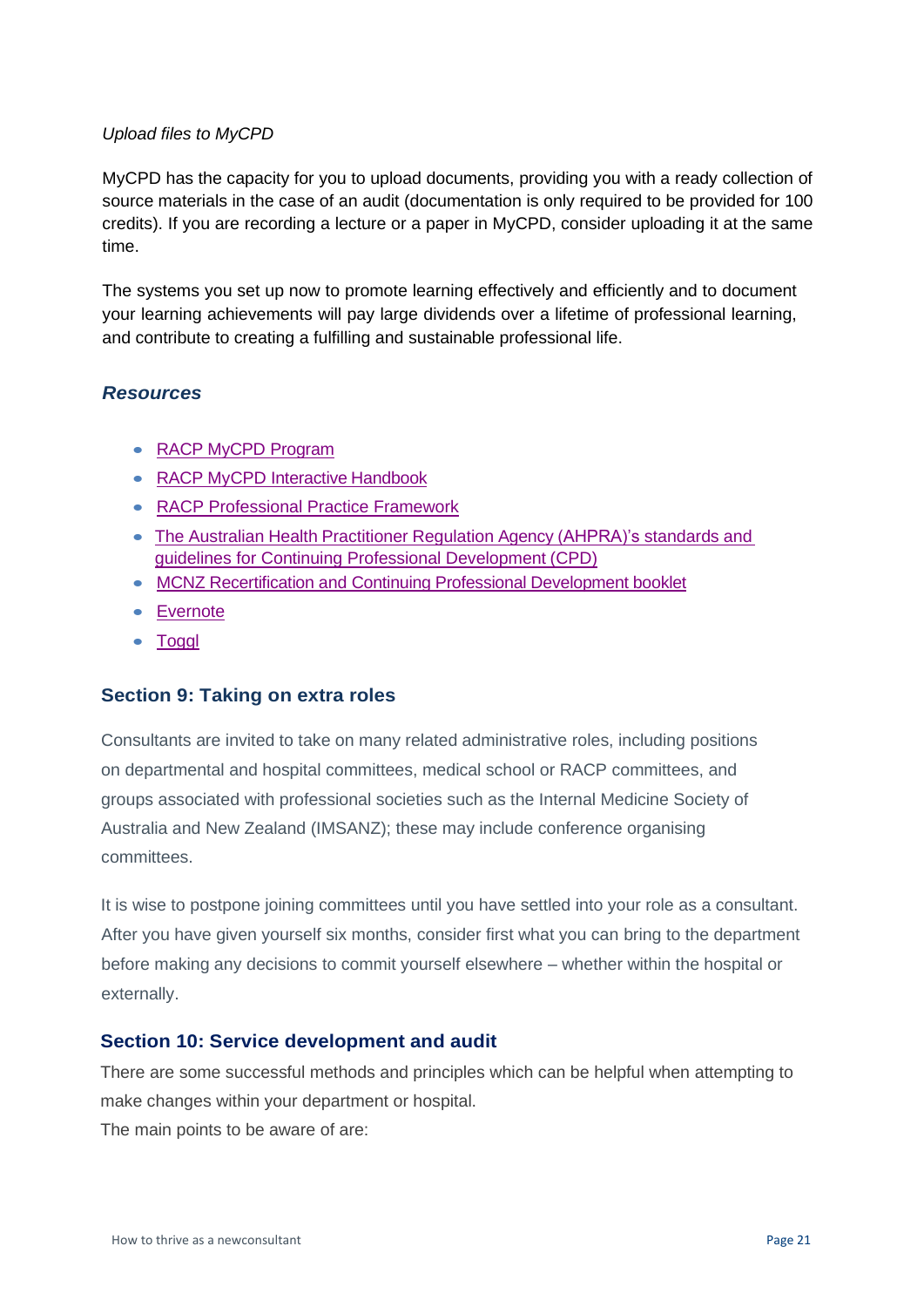There are some successful methods and principles which can be helpful when attempting to make changes within your department or hospital.

The main points to be aware of are:

- don't try to change things too soon:
	- $\circ$  it takes approximately six months to get a feel for the current systems and processes
	- o try and establish the reasons for the current processes
	- o see if support exists for changing processes
- use relevant evidence such as accepted clinical guidelines to assist change:
	- o evidence of benefit motivates clinicians
	- o evidence of efficiency motivates management
	- o improving processes can improve patient outcomes.
- aim to work with people who will support you:
	- $\circ$  look for colleagues who are early adopters of change and engage them
	- $\circ$  most of those who are hesitant to change will come around in their own time if the benefits are shown to have positive outcomes for patients or make processes simpler and easier.

Evaluate the effects of the changes you have introduced honestly and openly: don't push on if your proposal turns out to be unsuccessful.

Clinical audit and practice review are important parts of your role as a professional; they should be regularly recorded along with other professional development activities in your CPD program. You can get ideas for audit from your immediate colleagues, at conferences, in journals, and at your peer group. Many hospitals also have an audit department and can help with ideas, statistics and publications.

In New Zealand, audits also include reviewing randomly chosen clinic letters with a colleague, comparing your management of common conditions with national benchmarks etc. It is good to involve your junior staff in the audit process – undertake a team audit for instance.

You can find more information about clinical audit on the **Ministry of Health website**.

# <span id="page-21-0"></span>**Section 11: Interacting with families/whānau**

Most families who have a relative in the hospital want to be kept informed and up to date about decisions and treatment plans. They may find this difficult if they are working during the day and can only visit after hours. Not keeping the family informed can lead to miscommunications, frustrations and possibly complaints.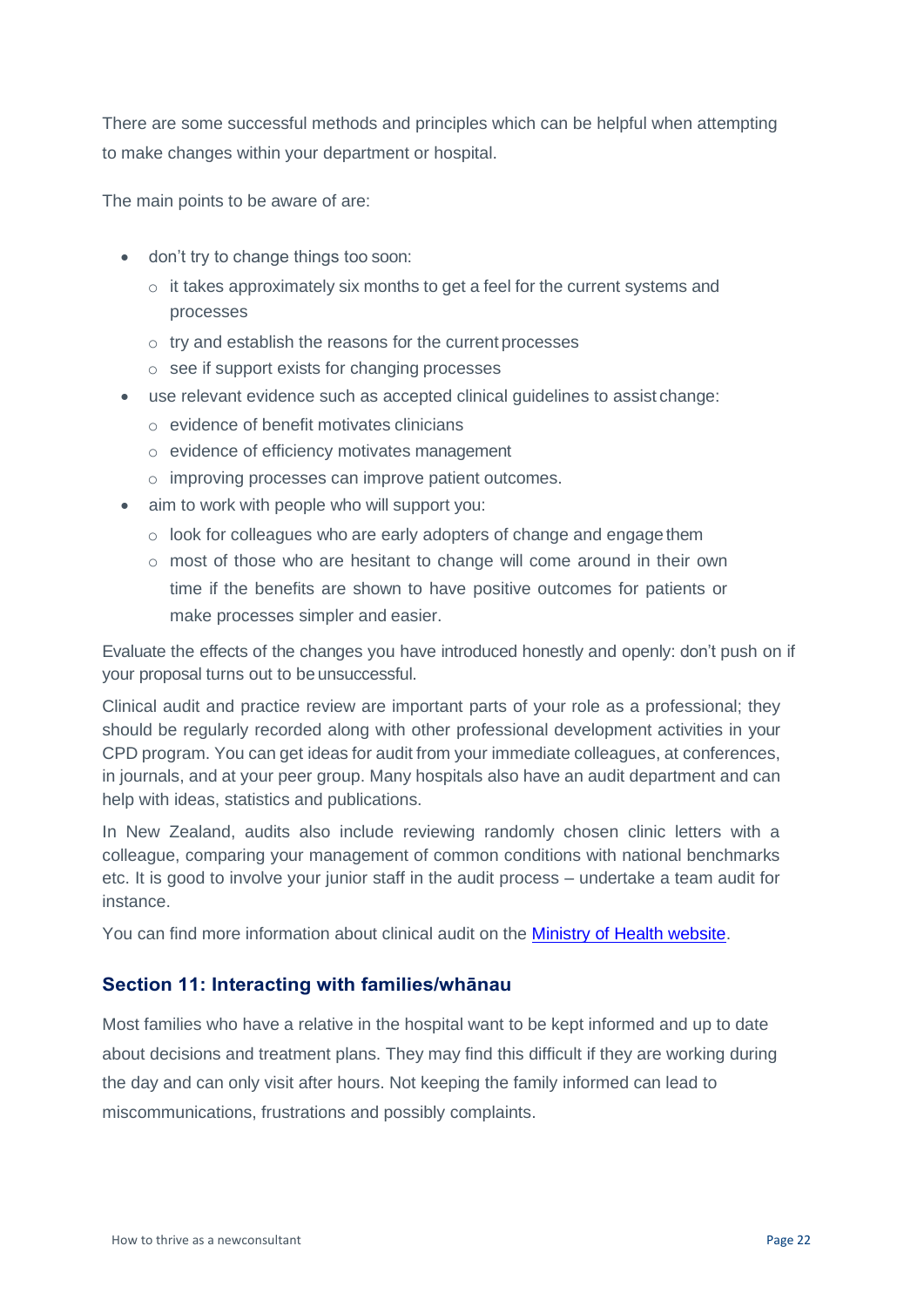<span id="page-22-1"></span>The main areas of concern for families are:

- Has the problem been diagnosed?
- How is the problem beingtreated?
- What tests are being done?
- How long will the patient need to be in hospital?
- Will the patient need additional support once discharged?

Obtain the patient's consent to meet with the family to discuss the patient's case. Advise the patient that you will discuss with them what was said during the meeting with their family.

*If they can't meet with you in person a phone call is a good alternative and can often be done during a relative's lunchtime.*

When you meet with the family:

- arrange meetings in a private room and only when you have sufficient time to spend with them
- arrange a fixed time separate from ward rounds
- have the attendees identify one person to act as the conduit of information to the rest of the family; this is particularly important for extended families
- document the meeting carefully as this may assist you later
- understand that the family may be frustrated and emotional during the meeting and may take this out on you
- use language that the family understands and answer all questions honestly and offer to provide more information if the family seems unsure onanything
- explain uncertainty this is an important part of these consultations
- turn your phone off.

The RACP has developed a guideline for *[Consulting with Māori and their whānau](https://www.racp.edu.au/docs/default-source/default-document-library/guideline-commentary-consulting-with-m%C4%81ori-wh%C4%81nau.pdf?sfvrsn=2)*

# <span id="page-22-0"></span>**Section 12: Cultural competence**

In your role you will be coming into contact with people from culturally and linguistically diverse backgrounds, whose family/whānau and community needs may differ from your own. As a consultant you are in a position of influence as to how healthcare is delivered in your workplace. As well as continuing the process of gaining cultural competence you should lead by example, looking to influence and even challenge colleagues' behaviour.

# *Resources*

• [RACP Online Learning Resources Cultural](https://elearning.racp.edu.au/) Competency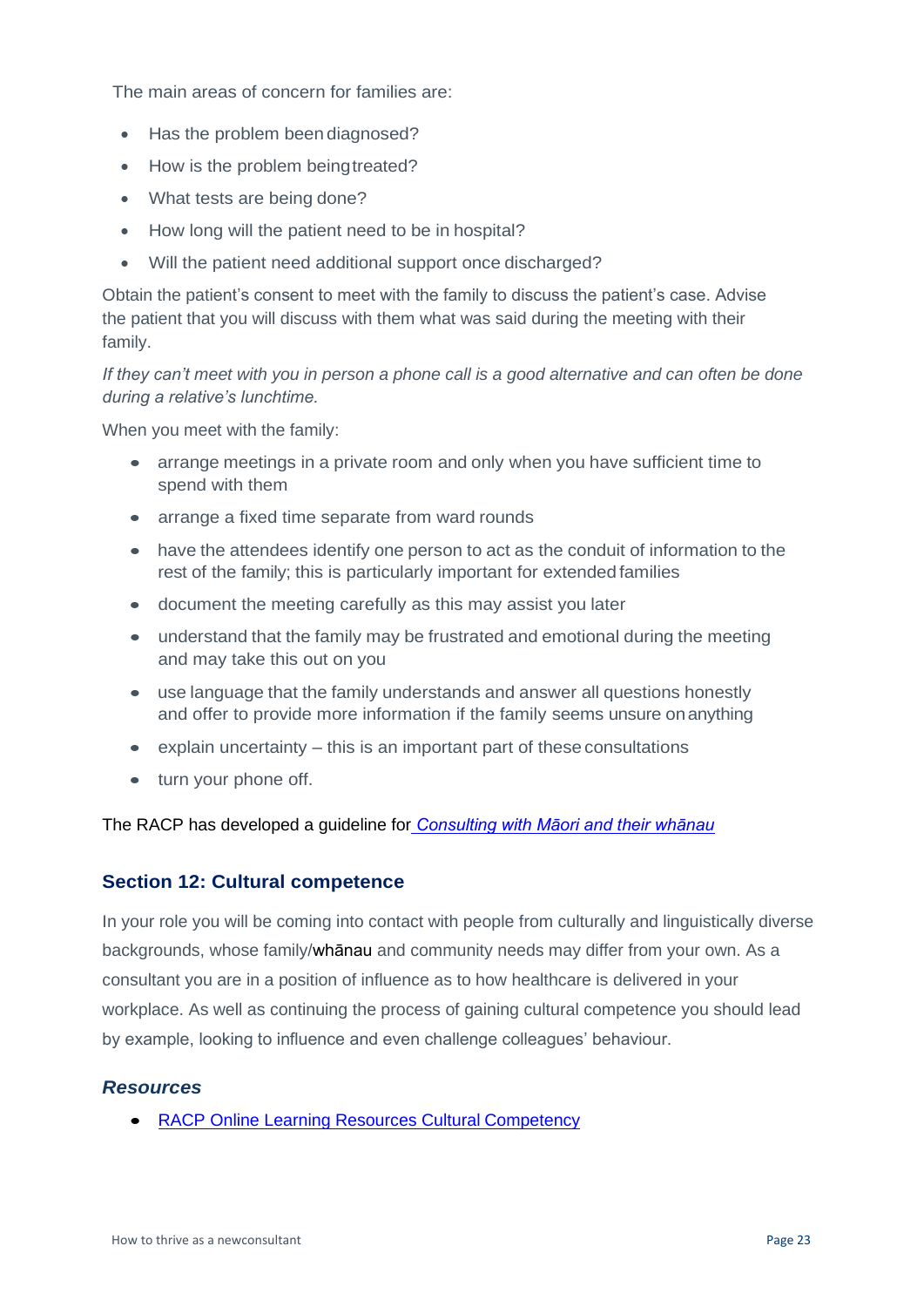# **Section 13: Dealing withcomplaints**

Patients and their families/whānau are experiencing a high stress situation. It is vital to remember that if you get a complaint from them it is not personal (even though it may feel that way). Most complaints can be settled with a simple face-to-face discussion.

*If you think a situation may result in a complaint then it can be useful to write down your recollection of events immediately as this will be a good addition to the clinical notes. Some complaints are filed weeks or months later, at which point it may be more difficult to recall the situation as it occured.*

Getting a complaint does not make you a bad doctor – everyone gets them at some stage in their career – what you learn from the experience and how you improve your practice into the future is more important.

Keeping compliments and cards received from patients and reviewing them periodically can provide you with reassurance and reaffirmation.

It also pays to be mindful that different institutions have different policies about dealing with complaints. Familiarise yourself with your institution's policy and speak to your Hospital Patient Liaison Officer (or equivalent) as soon as you receive a complaint. It is sensible to review your notes thoroughly before taking any action to remedy the complaint.

Generally, when a complaint is received:

- write to the complainant and acknowledge the complaint. Before writing, discuss your response and the complaint with your medical defence organisation to obtain the appropriate guidance and advice.
- apologise for any distress that the patient or family/whanau may have experienced (apologising is not an admission of guilt or negligence)
- make sure all aspects of the complaint are addressed in the letter.
- offer to meet and discuss the complaint.

When meeting, ensure you also repeat the apology. You do not have to accept the complainant's recollection of the events. Refer to the notes and discuss any differences. It is important not to become defensive or take an adversarial position as this will not help to reach a resolution.

If the Coroner or your state/territory Workers Compensation Authority is involved, then you should involve your medical defence organisation early in the process. The hospital's Chief Medical Officer, Clinical Director and/or Quality team can all provide assistance and constructive advice based on previous experience in dealing with complaints. The Quality team can also provide a contact point for the family if needed.

It is useful to discuss the complaint and the case with a trusted senior colleague to gain their perspective. If a junior staff member is involved in the complaint it is best for you to deal with the patient and/or family/whānau and then discuss the outcomes separately with the staff member in an honest and non-threatening environment. In this meeting, cover what was written in the original letter and later what occurred in the face-to-face meeting. They should review the notes and offer their perspective on the events before your next meeting with the family. You should advise them, if appropriate, to discuss the case with their insurer also.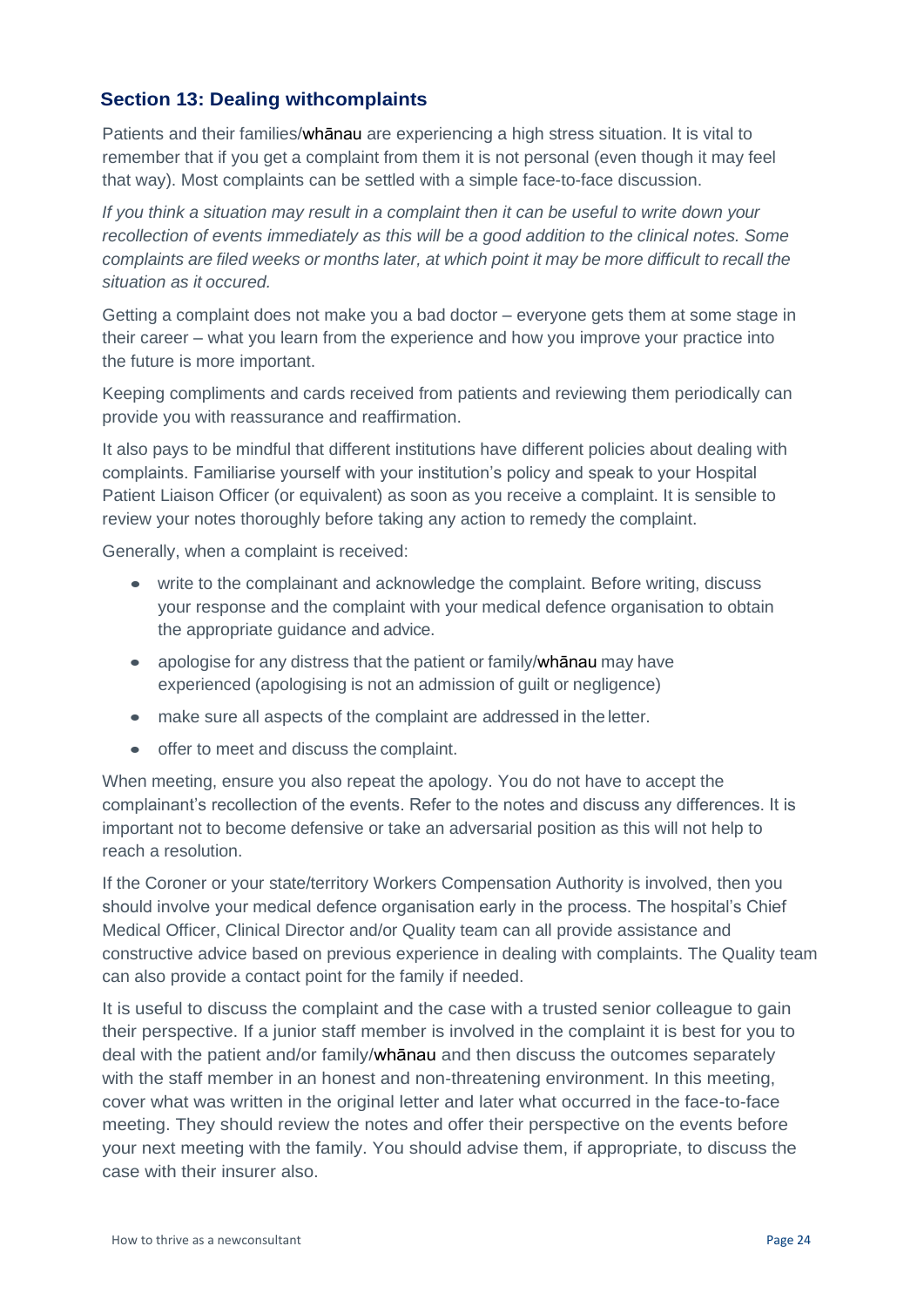# <span id="page-24-0"></span>**Section 14: Writing reports for the Coroner and other agencies**

It may be necessary in your role as a consultant to provide reports to the Coroner or other agencies.

Support is available to you through your organisation or insurer and it is encouraged that you take advantage of this, especially if this is a new situation. Ask a colleague for a report they've written previously, so you can get an idea of the format and writing style.

Before any report is submitted, have the Quality team check the format. Also request your insurer to review the content as well as questions being asked of you by the Coroner.

If you are required to attend an inquest you will be informed by the Coroner's office via the Quality team. When going through this process:

- state the facts as documented in the notes
- don't interpret the notes unless specifically asked to by the Coroner
- keep focused on the questions asked and do not address anyside-issues
- if simply asked for a summary of events, give a chronological description of the events as documented
- if you state something that is not documented in the notes, this will carry less weight. It is still acceptable to do this, but ensure you can provide evidence to support your response
- answer all questions at the inquest as honestly and succinctly as possible
- you may be reporting on an event that occurred several years ago and it is acceptable to say that you don't know the answer or can't recall a certain event. Don't try to guess or attempt to provide an answer in thesecircumstances.
- paediatricians spend more time in court than other specialists due to their role in child protection. There are courses available to teach you how to present yourself and write reports. Other physicians should seek help from the hospital legal team or Medical Protection Society before agreeing to appear in court.

# <span id="page-24-1"></span>**Section 15: Guidelines for peer review and other meetings**

A peer reviewgroup canprovide a supportive forum for professional development and clinical consultation.

Peer review is an MCNZ required activity for CPD. MyCPD framework has introduced Reviewing Performance as a new category, where peer review is one of the typical activities and can be claimed under this category. When setting up a peer review group and subsequent meetings, there are particular steps to follow. These are additional to the requirements of organising and running other types of meetings. You must complete a minimum of 10 hours peer review each year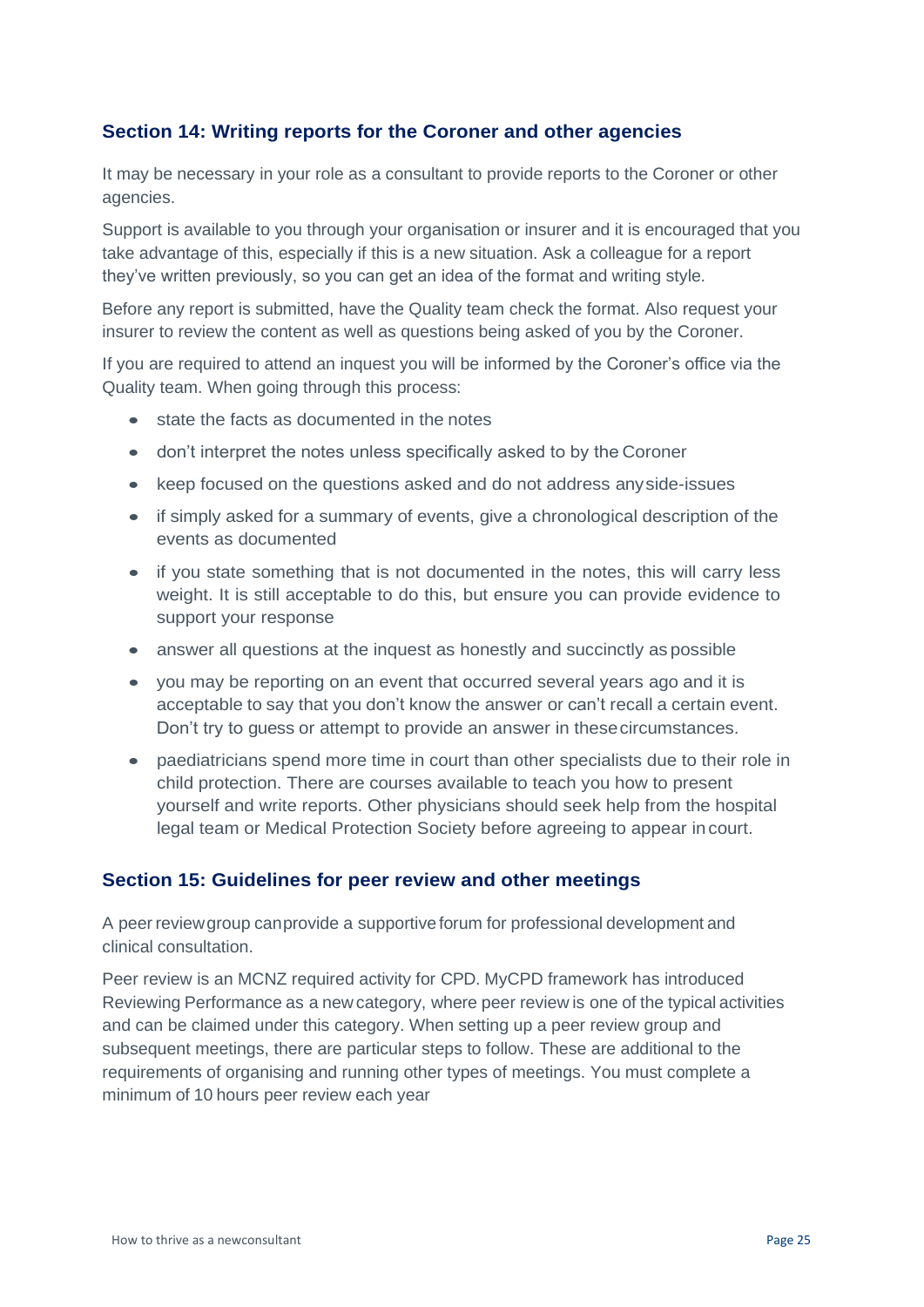# **Planning or setting up a peer review group**

- A group of between seven and 12 participants works well and the range allows for individuals being away.
- Decide on the focus of the group (e.g. general physicians or anyphysicians).
- Confirm the members of the meeting and what expertise or specialty they each bring to the meeting.
- Identify who will coordinate the meetings, where you will meet and who will act as the contact person.
- Establish a regular meeting cycle (monthly works well) and a time limit.
- Identify the appropriate category in your CPD program for recording these meetings on your annual return, for example, in the RACP MyCPD program peer review meetings can be claimed under Category: Reviewing Performance, and clinical audits can be entered under Category: Measuring Outcomes.
- Outline the meeting rules.
- The group should evaluate its progress and rules at least annually.
- Have the participants sign a confidentiality agreement that covers both the information acquired and the discussion held. It should alsocover:
	- $\circ$  whether or not a person can act as a reviewer for a case that has been discussed at a peer group they have attended
	- o what will be done if an issue of competence comes up with respect to a colleague (see the [AMA Code of Ethics in Australia](https://ama.com.au/position-statement/code-ethics-2004-editorially-revised-2006-revised-2016) or the [NZMA Code](https://www.nzma.org.nz/publications/code-of-ethics) [of Ethics in New](https://www.nzma.org.nz/publications/code-of-ethics) Zealand).

# **The ground rules for any meeting – including peer review group meetings**

The ground rules for any meeting should be circulated to the participants before the first meeting. These ground rules may include:

- the rules of membership
- responsibilities of the Chair and the participants.
- what constitutes a quorum this must be agreed upon. A quorum is needed for changing the rules, accepting new members etc, but not needed for simply holding a peer group.
- the confidentiality of the information to be discussed (this should be explicitly noted)
- the requirement for attendees to identify any perceived and real conflicts of interest; these should be declared before the first meeting
- the commitment to:
	- o keep meetings constructive
	- $\circ$  maintain a supportive environment and encourage all participants to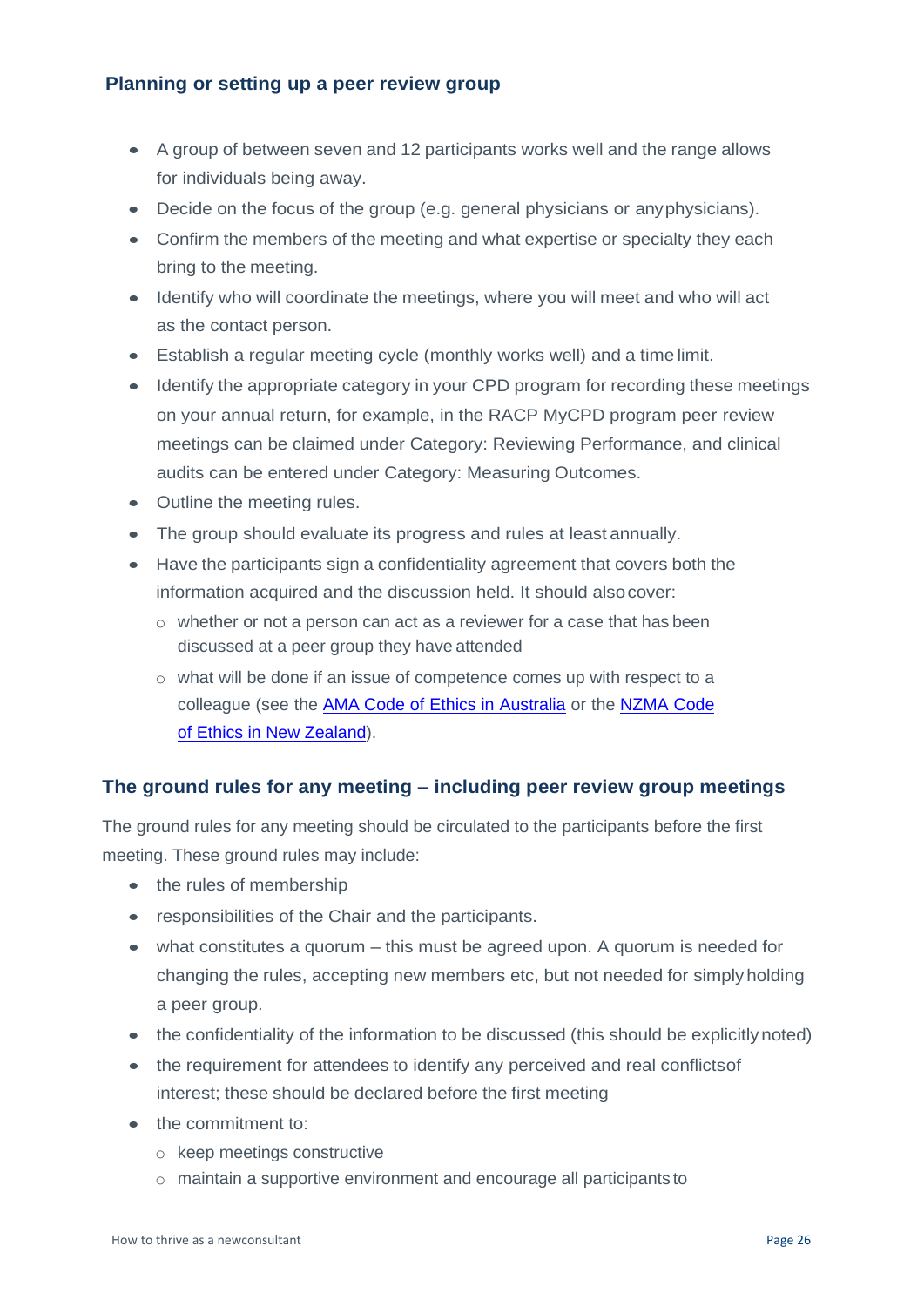contribute at each meeting

 $\circ$  confirm the time and date for the next meeting before participants disperse.

# **Role of the Chair**

- Ensure the meeting starts and finishes on time.
- Ensure the agenda is circulated before the meeting along with relevant background information and the previous minutes.
- Encourage attendees to participate and identify who will keep minutes.
- Allow participants to express their view without interruption as long as it is succinct, and politely intervene if the participant goes beyond this.
- Outline any limit to the number of issues that a single attendee can bring to this meeting.

Any disagreements or rule changes will be resolved through the Chair by either stopping discussions that may be inappropriate or putting contentious issues to the group after hearing from each side.

# **Role of the participants**

- Arrive on time.
- Participate in a constructive manner.
- Be concise and stay on topic.
- Be sure to have reviewed the minutes from the previous meeting and feedback as necessary on actions taken.
- Do not hold private background discussions during the meeting.

# <span id="page-26-0"></span>**Section 16: Setting up in private practice**

You may be considering whether to set up in private practice. While you may be able to seek advice from your consultant colleagues, some may be reluctant to share their experiences with someone who may, in essence, be seen as a competitor.

Some of the issues you should consider when deciding whether to set up in private practice include:

# **Am I professionally ready?**

- Do I have the professional experience, competence and skills required to work in private practice?
- Do I have access to individual or peer supervision?
- Do I have sufficient professional indemnity insurance?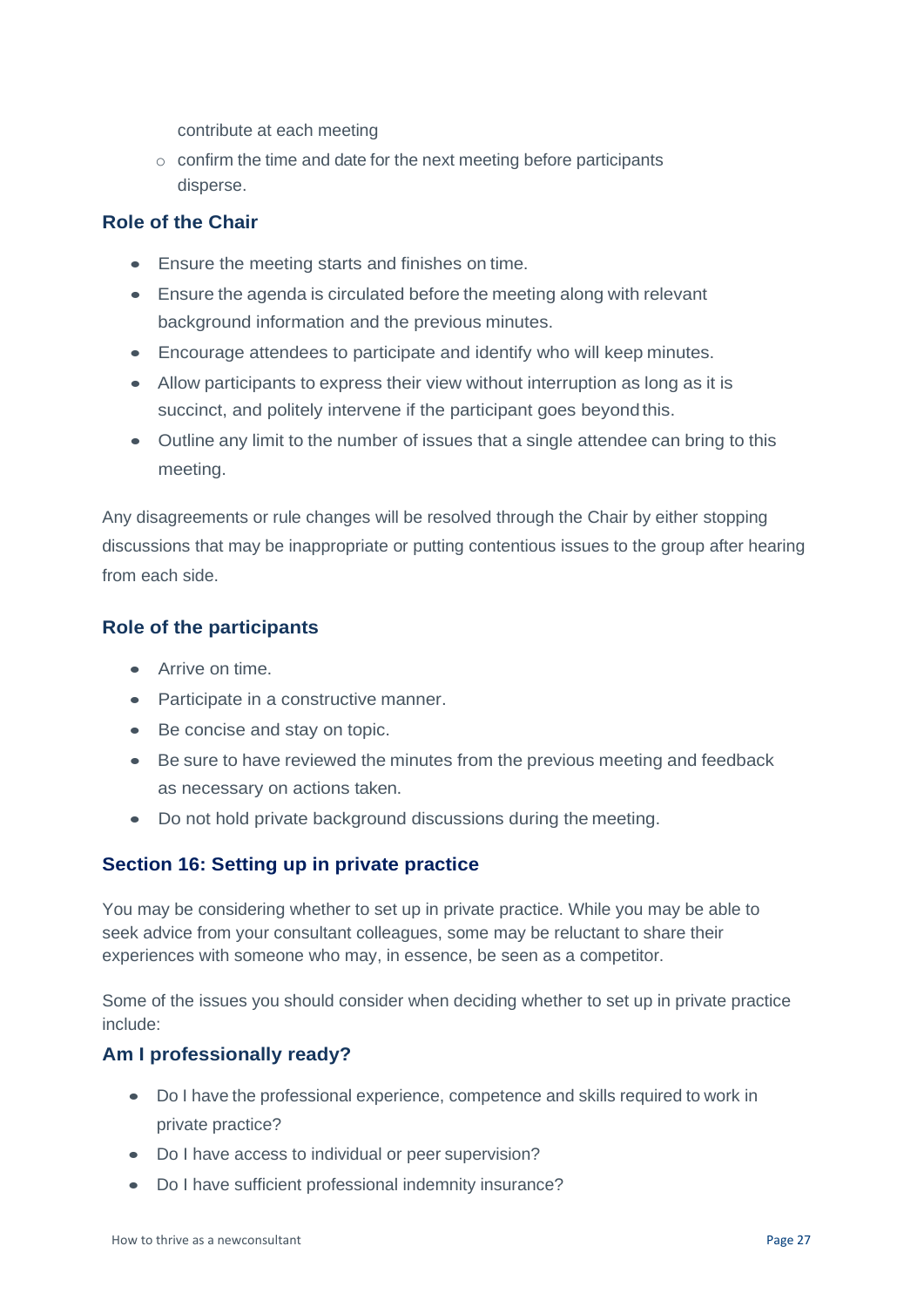- Am I familiar with and understand the relevant:
	- o laws
	- o code of ethics
	- o ethical guidelines?
- Can I manage the requirements of my own case load independently?

## **Am I personally ready?**

- Do I want to own and run my own business?
- Do I have the time to devote to establishing and running a privatepractice?
- Am I physically and mentally able to meet the demands of a private practice?
- Am I willing to undertake risk?
- Do I want to practice as a sole practitioner? Do I want a team aroundme?
- What will I gain from working in my own private practice?
- What will I lose/miss from not working in public health/other sectors/modelsof practice?

#### **Am I business ready?**

- Do I understand the basic business and regulatory requirements of running a small business?
- Can I calculate and evaluate the costs of running a business?
- How can I calculate/project my income?

#### *Resources*

• [Australian Psychological Society, Setting up a private practice: Issues to consider,](https://www.psychology.org.au/Search-Results?searchtext=setting%2Bup%2Ba%2Bprivate%2Bpractice&searchmode=anyword) [March](https://www.psychology.org.au/Search-Results?searchtext=setting%2Bup%2Ba%2Bprivate%2Bpractice&searchmode=anyword) 2014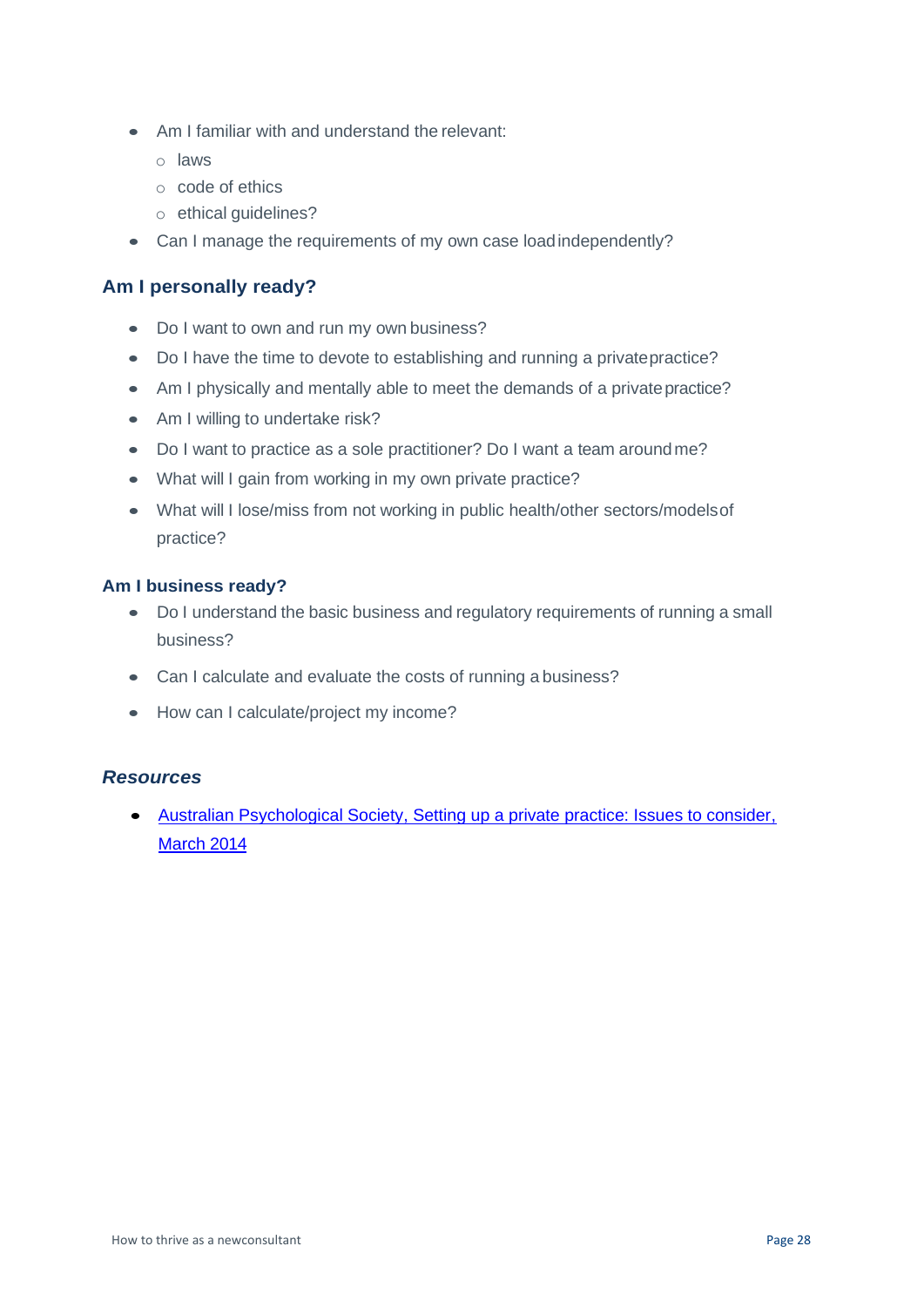# **FOR THE FUTURE**

While everyone has their own style of practice it is useful to have a toolkit to help you establish your own solutions. Much of the advice in these pages is specific to particular processes and the nuts and bolts of life as a consultant.

Most senior consultants would probably agree the core aspects of being a consultant revolve around your relationships, your ability to communicate and how you manage stressful situations.

When there seems to be a shortage of hours in the day, or inevitable issues arise, it is invaluable to have colleagues and team members you can count on as well as the support and goodwill of your family.

Let this guide be a reminder to avoid common mistakes of those who have come before you like overcommitting yourself, becoming isolated through neglect of family or lack of contact with colleagues. Do not to lose sight of why you chose your particular specialty in the first place and don't lose your passion.

Keeping these suggestions front-of-mind can benefit your career and help ensure your job satisfaction in the early days and throughout the years ahead.

Finally, we recommend you keep in mind these 10 ways to be a healthier physician:

- 1. Have your own GP.
- 2. Avoid taking work home.
- 3. Establish a buffer zone (time out) between work and home.
- 4. Take control of your work hours
	- schedule breaks
	- take days off
	- strike a balance between the hours of paid work and the demands of your job
	- put holidays in your diary months ahead and tell your family.
- 5. Manage your time by making realistic schedules and not over-committing yourself (at work and home).
- 6. Manage your work environment.
- 7. Use your colleagues for support and maintain and work on relationships with your partner and friends.
- 8. Take time out for your own needs through activities such as relaxation, enjoying personal interests or pursuits and maybe spending time alone.
- 9. Do not feel guilty or 'less of a doctor' for demanding a work-life balance.
- 10. Humour is therapeutic: surround yourself with fun and humour daily.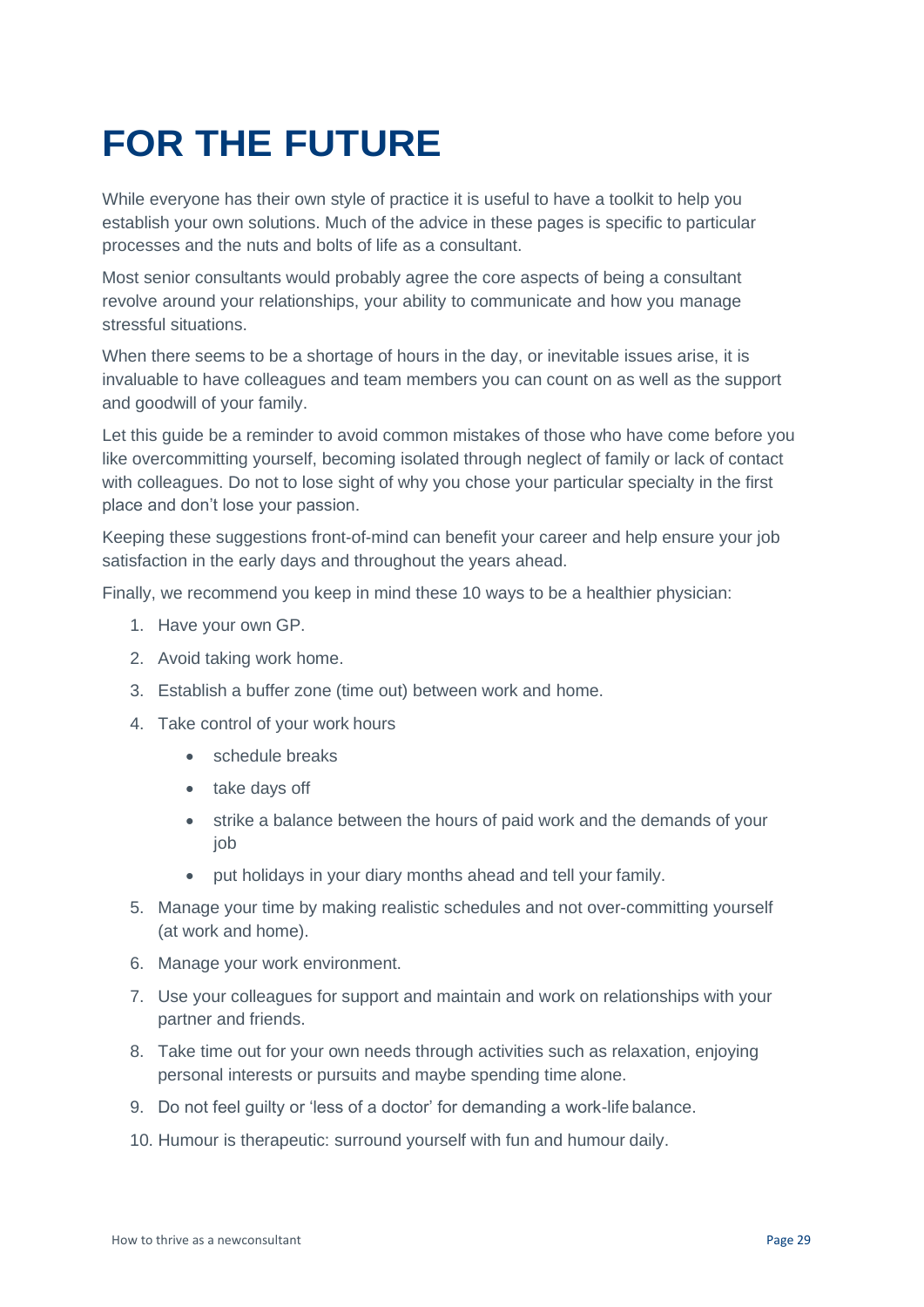# <span id="page-29-0"></span>**ACKNOWLEDGEMENTS**

This guide is based upon 'How to Survive as a New Consultant', first published by RACP (NZ) and IMSANZ in 2012.

The original guide's principal author was Dr Stephen Dee, supported by the Wellington Young Physicians Peer Group and the Specialist Advisory Committee in General and Acute Care Medicine (NZ).

# **Acknowledgements from the original publication**

Helen Sinclair – Quality Manager, Hutt Valley DHB The RACP New Zealand Adult Medicine Committees The RACP New Zealand Paediatric and Child Health Committees The RACP New Zealand Trainees' Committee The RACP Overseas Trained Physician Assessment Committee (NZ) RACP Māori Health Committee **An Australian version was published in 2015 with acknowledgements to:** RACP Trainees' Committee, especially Dr Evan Jolliffe RACP Continuing Professional Development Committee, especially Professor Matthew Links, Dr Carole Khaw, Professor Christian Lueck, Dr Hamish McCay RACP AFRM Continuing Professional Development Subcommittee, especially Associate Professor Ruth Marshall Young Oncologists Group of Australia

Dr Adrian Low, Dr Jenny Ng, Dr Sunny Lee

This edition was published in 2016 and the RACP acknowledges Dr Marion Leighton for her contribution.